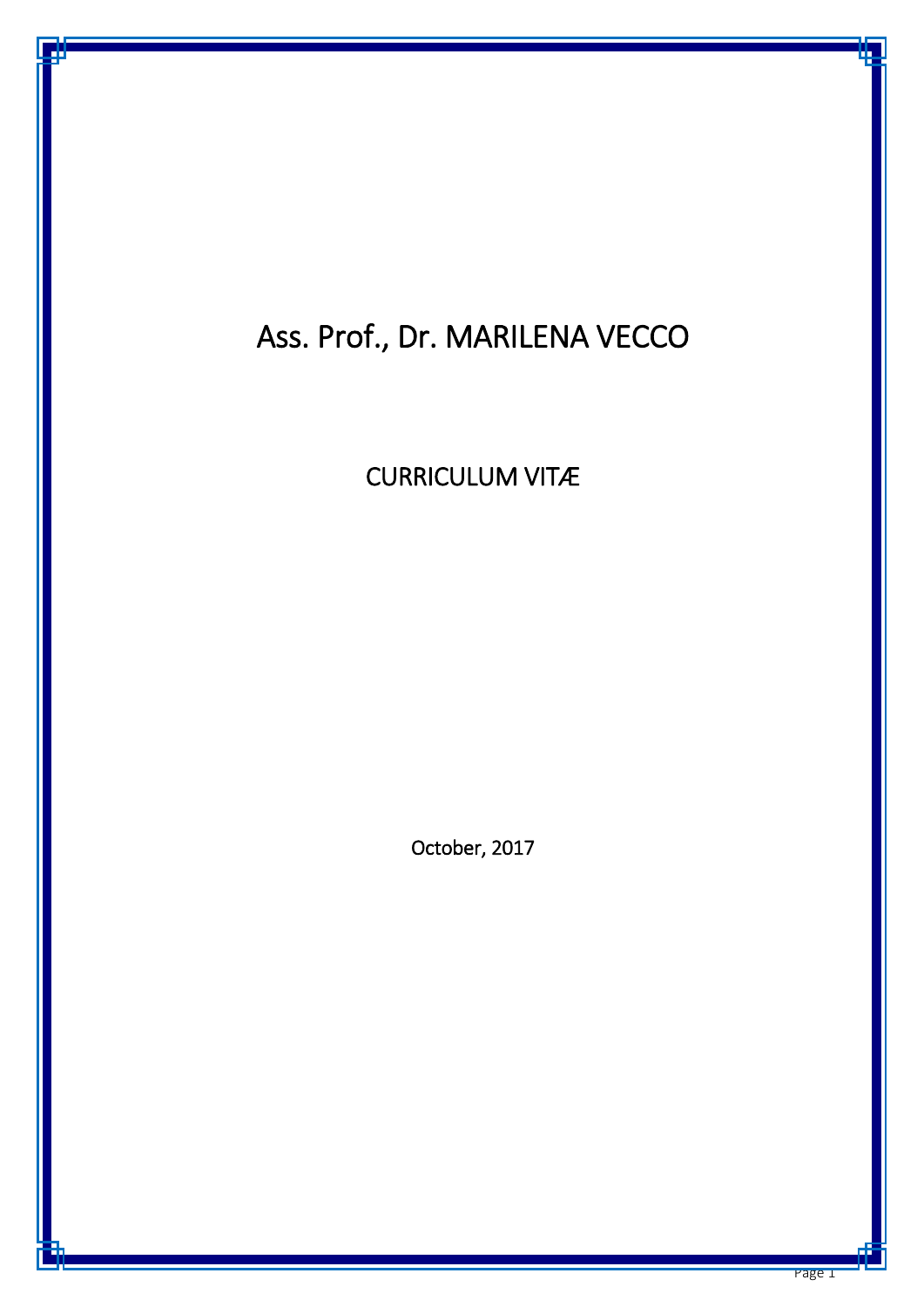# **CONTENTS**

| F.CONFERENCE PAPERS/ DELIVERED PRESENTATIONS AT PEER-REVIEWED INTERNATIONAL |  |
|-----------------------------------------------------------------------------|--|
|                                                                             |  |
|                                                                             |  |
|                                                                             |  |
|                                                                             |  |
|                                                                             |  |
| ACADEMIC RESEARCH CONSULTING (cultural economics and entrepreneurship)15    |  |
|                                                                             |  |
|                                                                             |  |
|                                                                             |  |
|                                                                             |  |
| SCIENTIFIC COORDINATION OF INTERNATIONAL CONFERENCES AND SEMINARS118        |  |
| MEMBER OF INTERNATIONAL ORGANISATIONS AND SCIENTIFIC BOARDS119              |  |
|                                                                             |  |
|                                                                             |  |
|                                                                             |  |
|                                                                             |  |
|                                                                             |  |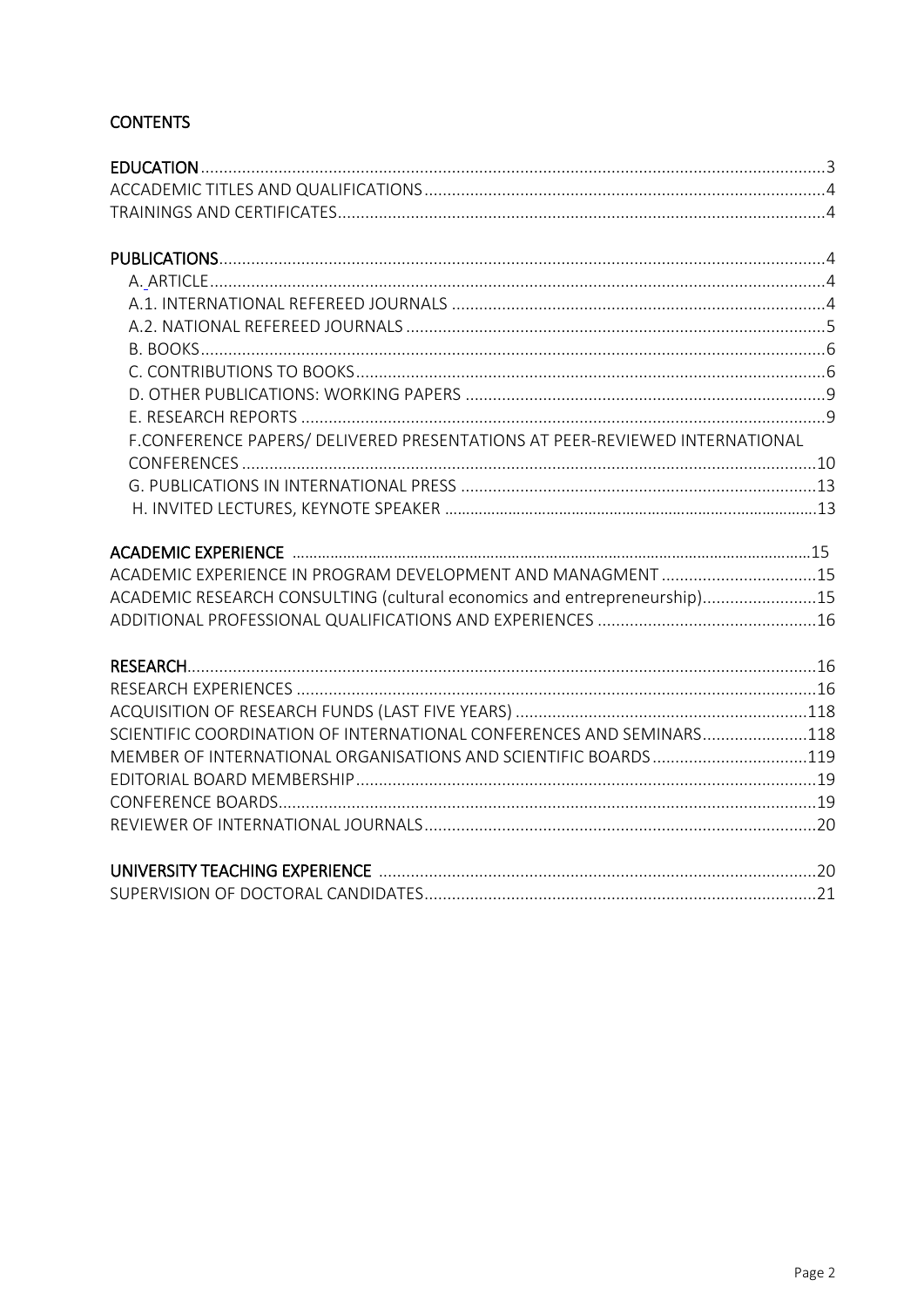# *Dr Marilena Vecco*

#### Associate Professor in Entrepreneurship



Department of Management, Organisation and Entrepreneurship Burgundy School of Business - Université Bourgogne Franche-Comté, France 29 rue Sambin 21000 Dijon, France Phone: +31 6 48 57 06 06 Email: mv@bsb-education.com mari.vecco@gmail.com

ORCID: http:/[/orcid.org/0000-0002-6894-4361](http://orcid.org/0000-0002-6894-4361) [Scopus Author](http://www.scopus.com/inward/authorDetails.url?authorID=35757062700&partnerID=MN8TOARS) [ID: 35757062700](http://www.scopus.com/inward/authorDetails.url?authorID=35757062700&partnerID=MN8TOARS)

Date of birth: 2.09.1971 Place of birth: Turin, Italy Nationality: Italian, French and Czech Married, two children

# LANGUAGE SKILLS

Italian (mother tongue) Czech (2nd mother tongue) English (very good), C2

French (very good), C2 German (very good), C2 Spanish (basic) A1

# <span id="page-2-0"></span>EDUCATION

|            | 1.11.2006-2.05.2007 Post-doc Scholarship at the Université de Paris I, Panthéon-Sorbonne (Prof. Xavier<br>Greffe)                                                       |
|------------|-------------------------------------------------------------------------------------------------------------------------------------------------------------------------|
|            | Research theme: The production of contemporary art in Paris                                                                                                             |
| 30.11.2005 | Executive MBA in Arts Management, at the University of Salzburg Business School (Austria)<br>in collaboration with Columbia College, Chicago (USA) (2004-2005)          |
|            | Master Thesis: Acropoli Perugia, Linking up the Museums of Perugia and the New Role of<br>Foundations in Italy (passed with distinction)                                |
| 26.11.2005 | PhD in Economic Sciences at the Université de Paris I, Panthéon-Sorbonne (2002-2005)                                                                                    |
|            | PhD in Economics of Institutions and Creativity at the Università degli Studi di Torino, in<br>cotution with the Université de Paris I - Panthéon-Sorbonne, (2002-2005) |
|            | Doctoral dissertation: The Economic Evolution of the Concept of Conservation                                                                                            |
|            | (passed with the highest mark: très honorable avec les félicitations du jury à l'unanimité)                                                                             |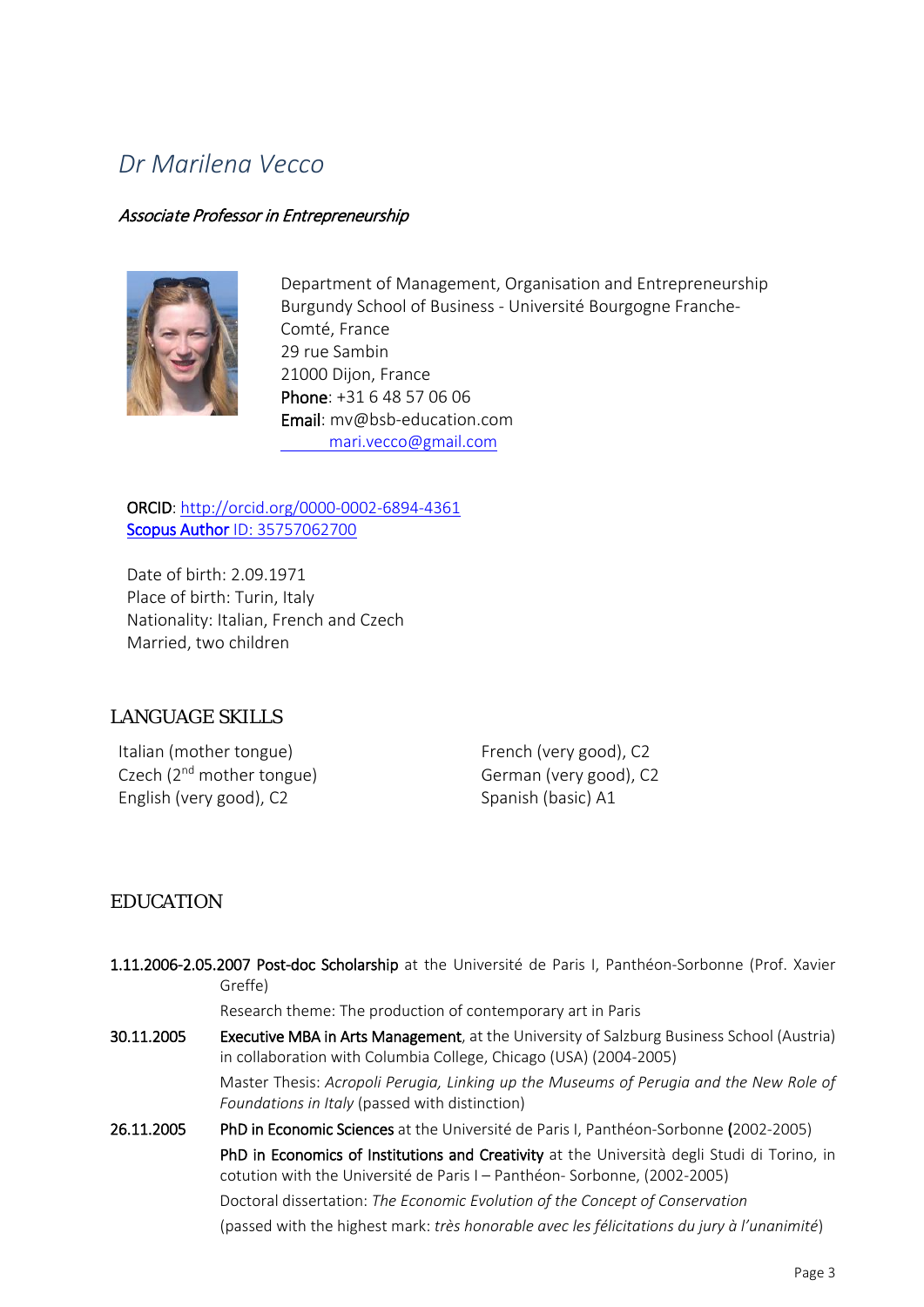- 10.02.1999 Master in Economics of Cultural Heritage and Activities at the University of Torino (passed with final mark 110/110 and honours and honour of printing)
- 08.02.1995 Master of Arts in Modern Foreign Languages and Literature at the University of Torino (German: 4-year-course; French: 3-year-course) (passed with final mark 110/110 and honours).

# <span id="page-3-0"></span>ACCADEMIC TITLES AND QUALIFICATIONS

- 07.01.2015 University Teaching Qualification (UTQ: Teaching portfolio: development of education, teaching activities, student guidance, assessment and evaluation, use of ICT in education), RISBO, Erasmus University Rotterdam (NL)
- 27.01.2010 Maître de Conférences in Economic sciences, qualification n. 10205170743 (France).

French HDR (Habilitation à diriger des recherches) under submission.

# <span id="page-3-1"></span>TRAININGS AND CERTIFICATES

- 2015 **Coneeect training Educating Entrepreneurship Educators** organised by Coneeect (international network of European universities) supported by the European Union, and Portugal Entrepreneurship Education Platform, Lisbon (P), 20-24 July 2015
- 2009 Summer School in Evaluation methods, organised by the University of Naples "L'Orientale" with the Università degli Studi di Napoli "Parthenope", la Seconda Università degli Studi di Napoli, l'Università degli Studi del Sannio, l'Università degli Studi Suor Orsola Benincasa e il Consorzio Promos Ricerche, 8<sup>th</sup> -13<sup>th</sup> June 2009
- **2001** The Value of Culture, The Amsterdam-Maastricht Summer University, Amsterdam,  $6<sup>th</sup>$ -15<sup>th</sup> August 2001
- June 1993 Certificat Pratique de Langue Française de l'Université de Langues et Lettres de Grenoble obtained at the Centre Culturel Français of Turin with mention Très bien
- May 1993 Alliance Française (Diplôme de Langue Française) obtained at the Centre Culturel Français of Turin with mention Très bien
- Aug. 1991 Summer Academy for Germanistics and German Language at the I.F.K. under the Patronage of the University of Salzburg: very good.

# PUBLICATIONS

# <span id="page-3-3"></span><span id="page-3-2"></span>ARTICLE A.1. INTERNATIONAL REFEREED JOURNALS

Vecco, M., Srakar A. (2017). The unbearable sustainability of cultural heritage: an attempt to create an index of cultural heritage sustainability in conflict and war regions, *Journal of Cultural Heritage*, forthcoming.

Vecco, M., Zanola, R. (2017). Don't let the easy be the enemy of the good. Returns from art investments: What is wrong with it?, *Journal of Economic Behavior & Organization,* 140,120–129.

Vecco, M., Srakar A., Piazzai M. (2017). Visitor attitudes to deaccessioning in Italian public museums: empirical analysis and a way forward. *Poetics.* Accepted on May 11, 2017.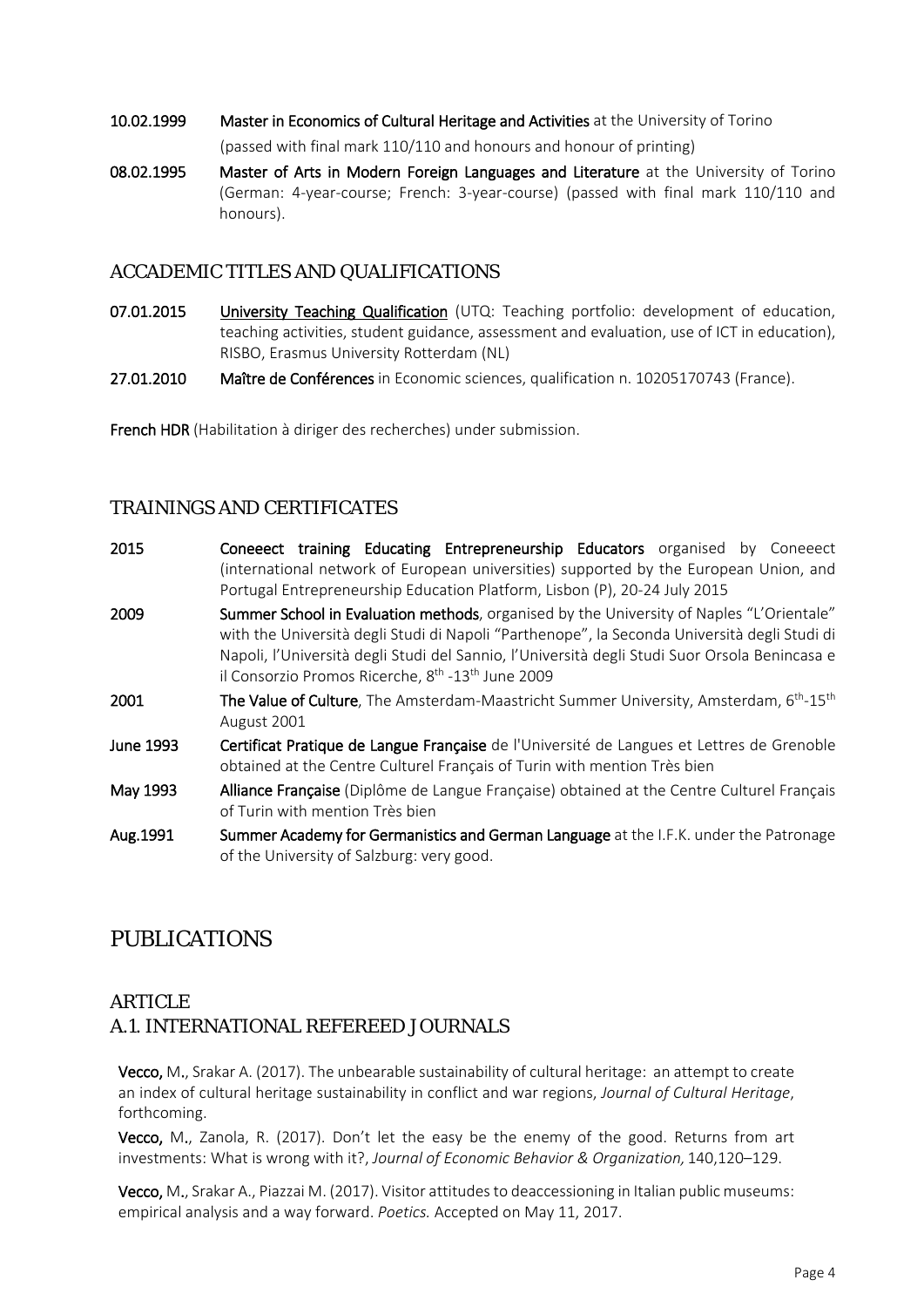Vecco, M., Imperiale, F. (2017). Cultural heritage: Values and measures. What insurance value? *Journal of Multidisciplinary Research*, 9(1), 7-22.

Vecco, M., Imperiale, F. (2017). Guest editorial: Insurance instruments and cultural heritage: Between natural disasters and human made hazards, *Journal of Multidisciplinary Research*, 9(1), 3- 6.

Vecco, M., Srakar, A. (2017). Born to be different? The Performance of Nascent Cultural Firms in Europe, *Creativity and Innovation Management Journal*, special issue on "Varieties of Entrepreneurship: Exploring whether, how and why cultural and creative entrepreneurship differs from other varieties", forthcoming

Caust, J., Vecco, M. (2017). To what extent does UNESCO's World Heritage approach protect or further undermine cultural heritage sustainability? Evidence from Asian developing countries, *Journal of Cultural Heritage*. [http://dx.doi.org/10.1016/j.culher.2017.02.004](https://outlookweb.eur.nl/owa/redir.aspx?C=XJKtuXwz52_97Dnes6cJKb9lMRBunPzAJdXKnoQD4dfxxqZi23HUCA..&URL=http%3a%2f%2fdx.doi.org%2f10.1016%2fj.culher.2017.02.004)

Vecco, M., Chang, S., Srakar, A. (2017). La topographie changeante de l'art contemporain en Chine Continentale. Une nouvelle révolution culturelle ? /The changing topography of contemporary art in mainland China: a new cultural revolution. *Géographie et cultures*, forthcoming, July 2017.

Vecco, M., Srakar, A. (2017). Blue Notes: Three Slovenian jazz festivals and their contribution to the economic resilience of the host cities. *European Planning Studies*, special issue on *The role of art and culture for regional and urban resilience,* <http://dx.doi.org/10.1080/09654313.2016.1272548>

Vecco, M., Srakar, A. (2017). De visitus non est disputandum: How public museum visitors cluster towards deaccessioning, *International Journal of Arts Management*, special issue, Cultural Entrepreneurship and the New Arts Management, forthcoming (Sept. 2017).

Srakar, A. Vecco, M. (2017), Ex-ante vs. ex-post: Comparison of the effects of the European Capital of Culture Maribor 2012 on tourism and employment, *Journal of Cultural Economics*, special issue: Economics of Cultural Tourism: Theory, Practice, and Policy, http://dx.doi.org/10.1007/s10824-017- 9294-0.

Srakar, A., Vecco, M. (2017). The Tale of the Cuts and Raises: Public Budgets for Culture in the European Countries During the Financial Crisis, *Review of Public Economics*/*Hacienda Pública Española*, 221 (2), forthcoming.

Mazuecos, B., Vecco, M., Liberanome, D., Di Benedetto, G. (2017). Impact of Intrinsic and Sociological Factors on the Development of an Emerging Visual Artist's Career, The Andalusian Case, *The International Journal of the Arts in Society*, (revised paper, accepted on Dec. 17, 2016), forthcoming.

Vecco. M., Munoz, P.A. (2016). Cultural Policies in the mirror of Theatre Directors in Cali. *International Journal of Arts Management* (special issue on Latin America)

Vecco. M., Munoz, P.A. (2016). Políticas Culturales reflejadas en el espejo de los Directores de Teatro en Cali. *International Journal of Arts Management* (special issue on Latin America)

Vecco, M., Piazzai, M. (2015). Deaccessioning of museum collections: What do we know and where do we stand in Europe? *Journal of Cultural Heritage*, 16(2): 221-227 <http://dx.doi.org/10.1016/j.culher.2014.03.007>

Vecco, M. (2010), Creative and Cultural Industries and Cities, *International Journal of Sustainable Development*, 13(3): 208-217, ISSN: 1460-6720.

Vecco, M. (2010), A Definition of Cultural Heritage: From the Tangible to the Intangible, *Journal of Cultural Heritage*, 11(2): 321-324, ISSN: 1296-2074.

Mazuecos, B., Vecco, M. (2010), Contextual Art and Hedonic Price Indexes: To Be or Not to Be Marketable?, *The International Journal of the Arts in Society*, 4: 121-134, ISSN: 1833-1866.

Mossetto G., Vecco, M. (2003). The Aesthetic Labour Factor and the Incentives on its Productivity, *European Review of Economics and Finance*, 2(2): 53-62. ISSN 165356.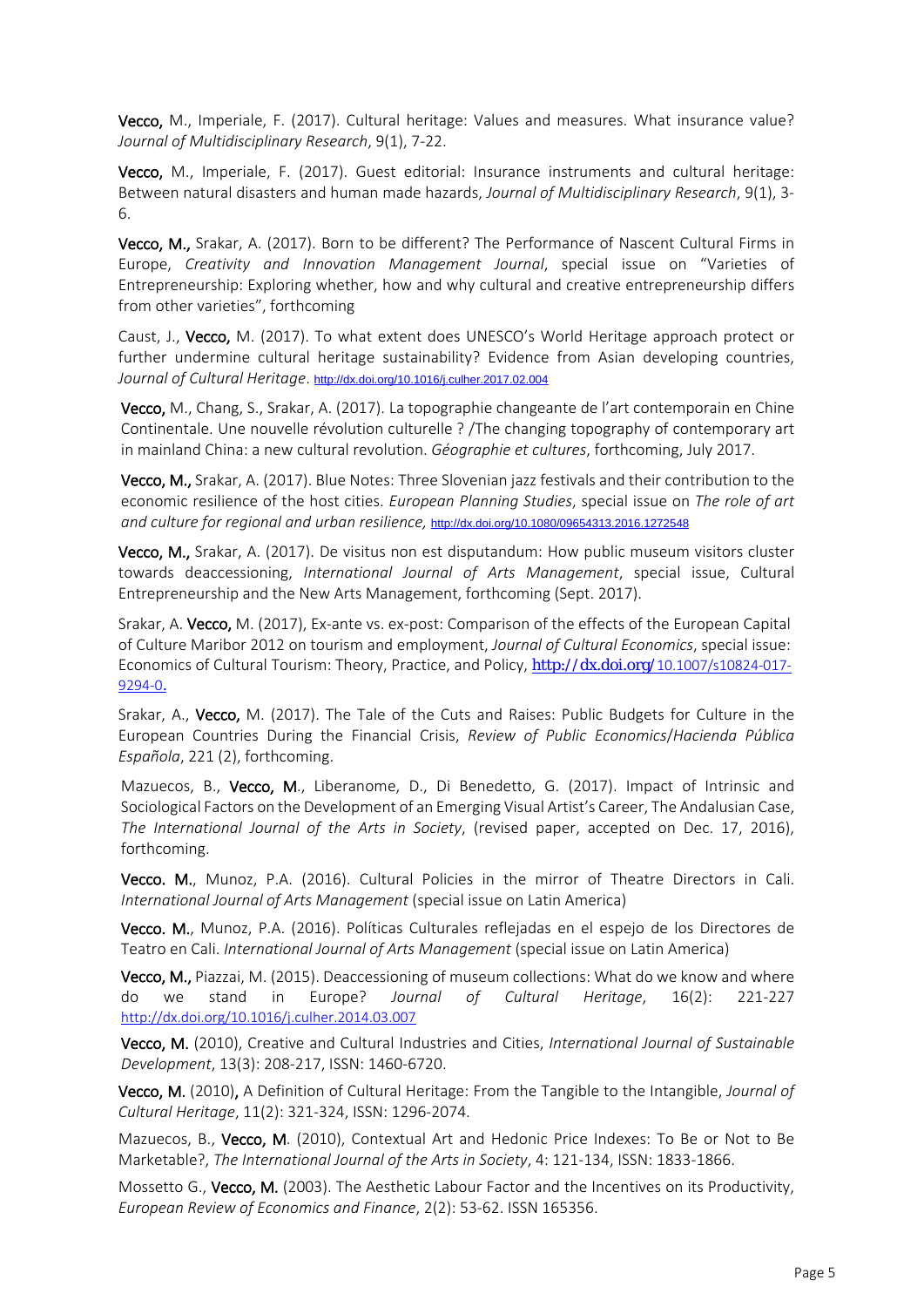#### Under review:

Vecco, M. (2017). Artpreneur's lessons to traditional entrepreneurs. *International Journal of Small Business and Entrepreneurship.*

Vakharia, N., Vecco, M., Srakar, A., Jourdan, D. (2017). Knowledge-Centric Arts Organizations and financial performance: an empirical analysis, *Knowledge Management Research and Practice*.

Vecco, M., Ranaivoson, H., To What extent does cultural diversity affect (cultural) entrepreneurship?, *Creativity and Innovation Management.*

### A2. GUEST EDITOR

- <span id="page-5-0"></span>*2017* Special issue on "Anatomy of Cultural and Creative Entrepreneurship: Past, Present and Future", *International Journal of Entrepreneurship and Small Business*
- 2017 Special issue on "Cultural heritage in times of armed conflicts in the Middle East: Much more than material damage?", *Journal of Cultural Heritage*.

### A.3. NATIONAL REFEREED JOURNALS

Vecco, M. (2011). I luoghi: tra cultura e sviluppo locale, *Journal BDC*, 12 March, Cd-rom, 12p.

Vecco, M. (2009). Creative Cities: Turin and the Contemporary Art System, *Journal BDC*, n. 9, July, ISSN 1121-2918.

Vecco, M. (1999). Il secreto del successo, *Il Giornale dell'Arte,* n. 179, July – Aug., Allemandi (Italy), pp. 28-30. ISSN 03940543.

#### <span id="page-5-1"></span>B. BOOKS

Vecco, M., Konrad, E. (2017). *The power of trust: Necessity or luxury in the cultural sectors?*, Dortmund, ECCE (European Center for Creative Economy) (September 2017).

Lazzaretti, L., Vecco, M. (2018, eds.). *Creative industries and entrepreneurship: paradigms in transition in a global perspective,* Edward Elgar (October 2017).

Imperiale, F., Vecco, M. (2016, eds.). *Cultural Management Education in Risk Societies - Towards a*  Paradigm and Policy Shift?, e-book of proceedings of the 24<sup>th</sup> ENCATC Annual Conference.

Zagato L., Vecco, M. (2016). *Cultural Heritage scenarios and new perspectives*. Venice: Ca' Foscari University Press (forthcoming).

Mazuecos, B., Vecco, M. (2017). *El Sistema del arte emergente en Andalucia. Cartografia discontinua de agentes y contextos de intermediacion.* /*The Emerging Contemporary Art Market in Andalusia. A discontinued cartography of interdmediary agents and contexts.* Sevilla: Laboratorio de las Artes.

Zagato L., Vecco, M. (2015). *Cultural Diversity and Human Rights*. Venice: Ca' Foscari University Press.

Vecco, M. (2012). *The Consumption of Culture - The Culture of Consumption*. Frankfurt: Lambert Academic.

Zagato, L., Vecco, M. (2011)*. L'Europa della Cultura, Le Culture dell' Europa [Europe of Culture, The Cultures of Europe]*. Milan: F. Angeli.

Vecco, M. (2009). *Sguardi incrociati sul patrimonio culturale: Francia-Italia. Politiche e strumenti per la valorizzazione del patrimonio culturale*. [Cross Looks at Cultural Heritage. Policies and tools for cultural heritage valorisation] Milan: F. Angeli.

Vecco, M. (2007). *L'evoluzione del concetto di patrimonio culturale [The evolution of the concept of cultural heritage].* Milan: F. Angeli.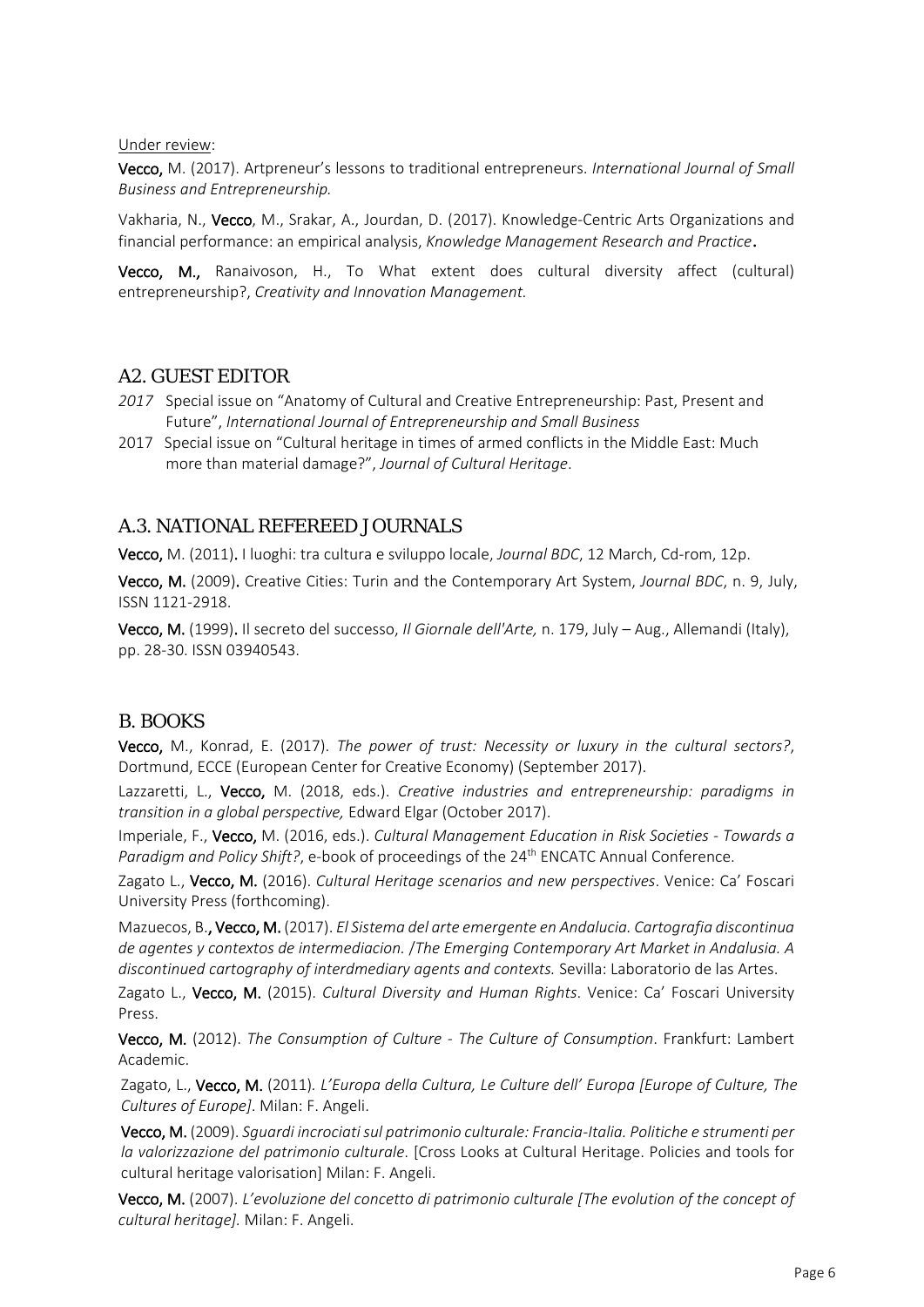Vecco, M. (2007), *Economie du patrimoine monumental [Economics of Monumental Heritage]*, Paris, Economica.

Greffe X. [Vecco, M. (2006), Italian editor of X. Greffe (2004)]. *Culture and Development: The role of culture in the local development*. Paris: OCDE.Vecco, M. Heskia Th. (2005). *Linking up the Museums of Perugia and the new role of foundations in Italy*. Salzburg, Salzburg Management - University of Salzburg Business School.

Mossetto, G., Vecco, M. (eds.) (2004). *Economics of Copying and Counterfeiting*. Milan: F. Angeli.

Mossetto, G., Vecco, M. (2002). *Economics of Art Auctions.* Milan: F. Angeli.

Vecco, M. (2001). *La Biennale di Venezia Documenta di Kassel. Esposizione, vendita, pubblicizzazione dell' arte contemporanea [Venice Biennale and Kassel Documenta. Exhibition, Sale and Promotion of Contemporary Art] Milan: F. Angeli.*

Mossetto, G., Vecco, M. (eds.) (2001). *Economia del patrimonio monumentale* [Economics of Monumental Heritage] Milan: F. Angeli.

# Book plan:

2018-2019 *Cultural Entrepreneurship* (Konrad E., Vecco M.), Routledge, Mastering Management in the Creative and Cultural Industries series).

# <span id="page-6-0"></span>C. CONTRIBUTIONS TO BOOKS

Vecco, M., Srakar, A. (2018). Blue Notes: Three Slovenian jazz festivals and their contribution to the economic resilience of the host cities, in Lazzeretti, L., Cook, Ph. (eds.), *The Role of Art and Culture for Regional and Urban Resilience,* Routledge, forthcoming.

Srakar, A., Vecco, M. (2017). Enhancing the potential of cultural entrepreneurship? Connecting regional development and performance of cultural firms in Europe, in Innerhofer, E., Perchlaner, H., Borin, E. (eds.), *Entrepreneurship in Culture and Creative Industries. Perspectives from Companies and Regions*, Springer, forthcoming.

Vecco, M., Srakar, A. (2017). Breaking Boundaries - Building Dimensional Relations. On why and how to include culture as a fourth dimension of sustainable development, in *Creative Economy Report* 2017, Geneva: UNCTAD.

Vecco, M., Srakar, A. (2017). Nascent and Early Cultural Entrepreneurship: Between Entrepreneurial Economics and Institutional Entrepreneurship in Moreira, A. C., Dantas, J. C., Valente, F. M. (2017). *Nascent Entrepreneurship and Successful New Venture Creation*, IGI Global Book, forthcoming.

Vecco, M. (2017). Value and Values of Cultural Heritage. In Reynolds, L., Campelo, A., Lindgreen, A., Beverland, M.; Maon, F. (2017). *Cultural Heritage. Research Anthology on Cultural Heritage*. Aldershot (UK): Gower Publishers (forthcoming).

Vecco, M. (2017). Genius loci: Between handcrafts and local development. In: Guerra, P. and Costa P. (eds.). *I'll be your mirror": Creative milieus and cultural scenes in contemporary urban spaces* (forthcoming).

Vecco, M. (2017). The Economic Calculation of Conservation. In Reynolds, L., Campelo, A., Lindgreen, A., Beverland, M.; Maon, F. (2017). *Cultural Heritage. Research Anthology on Cultural Heritage*. Aldershot (UK): Gower Publishers (forthcoming).

Srakar, A, Slabe-Erker, R. Vecco, M. (2017). Economic effects of Venice Carnivals: An *ex-post* econometric verification approach, In Cuffy, V. (2017, ed.). *Carnival, Culture & Tourism*, Wallingford: CABI. (forthcoming).

Grafenauer, P., Srakar, A., Vecco, M. (2016). Slovenian visual artists throughout history: a network analysis perspective. In: Guerra, P. and Costa P. (eds.). *Redefining art worlds in the late modernity*. Porto: Portugal, cop. 2016, str. 21-37.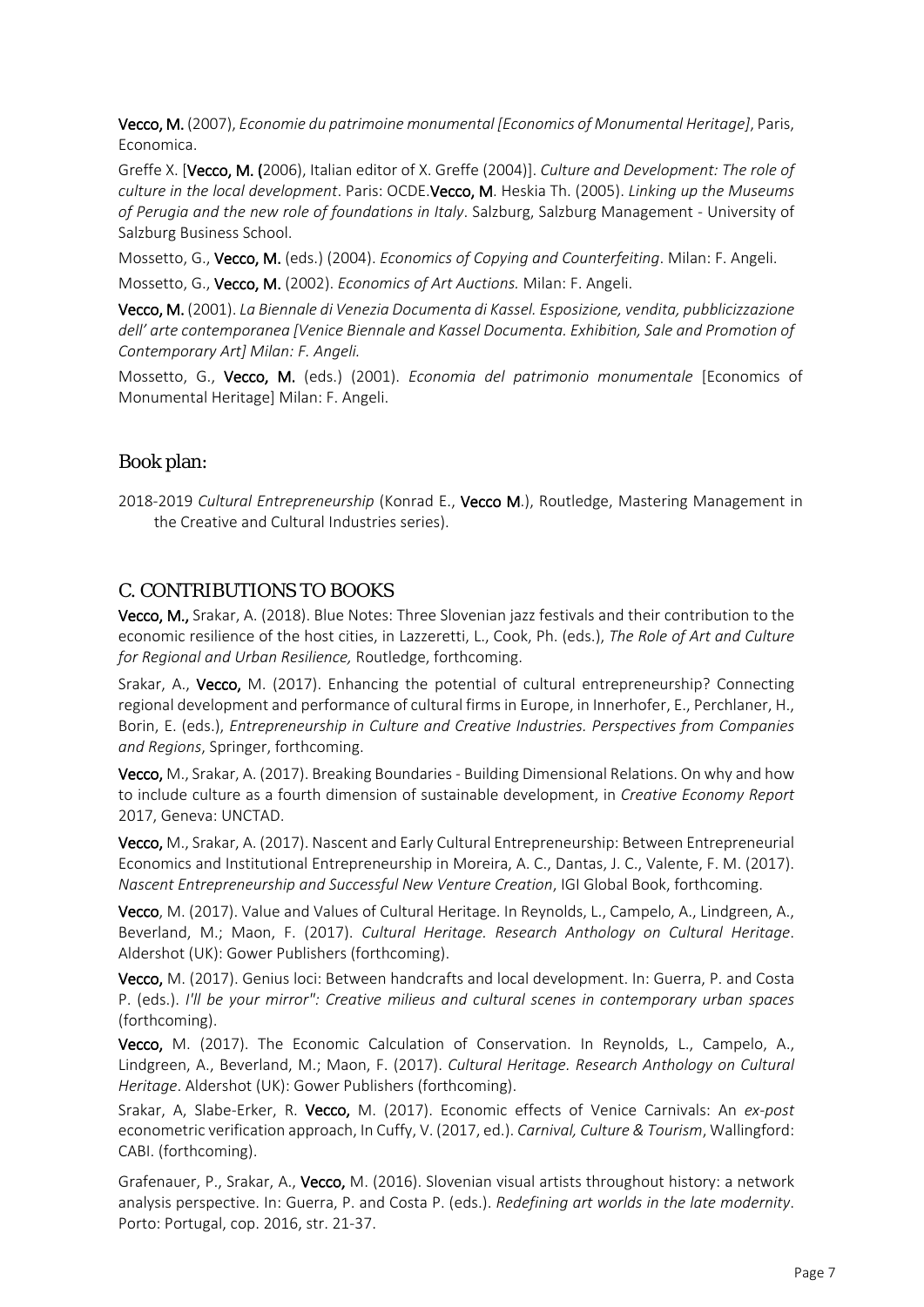http://ler.letras.up.pt/uploads/ficheiros/14553.pdf.

Srakar, A, Vecco, M. (2016). Ex-ante vs. Ex-post: Effects of European Capital of Culture Maribor 2012 on Tourism and Employment, In Imperiale, F., Vecco, M. (2016, eds.). *Cultural Management Education in Risk Societies - Towards a Paradigm and Policy Shift?*, e-book of proceedings of the 24th ENCATC Annual Conference.

Vecco, M., Di Benedetto, G. (2017). Indices de precios para el mercado del arte (Indices for the art market). In Mazuecos, B., Vecco, M. (2017). *El Sistema del arte emergente en Andalucia. Cartografia discontinua de agentes y contextos de intermediacion.* /*The Emerging Contemporary Art Market in Andalusia. A discontinued cartography of intermediary agents and contexts.* Sevilla: Laboratorio de las Artes, 31-46.

Vecco, M., Liberanome, D. (2017). *L'artista impreditores/ The Artist Entrapreneur.* In Mazuecos, B., Vecco, M. (2017). *El Sistema del arte emergente en Andalucia. Cartografia discontinua de agentes y contextos de intermediacion.* /*The Emerging Contemporary Art Market in Andalusia. A discontinued cartography of intermediary agents and contexts.* Sevilla: Laboratorio de las Artes, 63-77.

Vecco M., Hovanessian, S. (2016). The Human Factor in Teaching Cultural Entrepreneurship: Experiences from the Netherlands. In: *Management of innovations in culture and media industries.* St. Petersburg. St. Petersburg University of Cinema and Television, St. Petersburg: CAHKT-П϶террбурr, 42-57.

Vecco, M. (2015). A new approach to teach and learn cultural entrepreneurship: Evidence from the CEE master at Erasmus University. In Kuhlke, O., Annick Schramme, A., Kooyman, R. (Eds., 2015). *Teaching and Learning Cultural Entrepreneurship: A global comparative analysis of course and program content in university - and community-based education for the cultural and creative industries*. USA: Eburon Academic Publishers, pp. 232-241.

Tudose, J., Vecco, M. (2015). Cultural Diversity and the Import of Cultural Goods. Evidence from Canada. In Zagato, L., Vecco, M. (2015). *Cultural Diversity and Human Rights*. Venice: Ca' Foscari University Press, pp. 269-292.

Siebinga, A., Vecco, M. (2015). World Heritage and Tourism: the Case of Curacao. How to combine local and global interests. *Heritage, management e impresa: quali sinergie? Referred Electronic Conference Proceeding del XXVII Convegno annuale di Sinergie,* Heritage, management e impresa: quali sinergie?, pp. 615-632; ISBN 97888907394-5-3

Hovanessian, S., Vecco, M. (2014). Human Sustainability at the Core of Educating Entrepreneurs. In Gijón-Puerta, J., García-Sempere, P. (coords.) (2014). *Enabling Teachers for Entrepreneurship Education* (pp. 79-92). Granada: Editorial Universidad de Granada. ISBN: 978-84-338-5697-5.

Vecco, M. (2014). Handcrafts and genius loci/ *Genius loci*: entre artisanat et development local, in García López, A., Bellido Gant, L. (ed.), *Transferencias culturales. diálogos entre arte contemporáneo,artesanía y diseño.* New York: ATRIO y Down Hill Publishing: 41-52.

Willems, W., Vecco, M. (2014). What characteristics of crowdfunding platforms influence the success rate of cultural projects? In Shekova, E. (ed.), *Management in culture and media industries: innovative approaches and technologies,* St. Petersburg: CAHKT-П϶террбурr ,pp. 39-45. ISBN: 978- 5-4334-0151-8.

Vecco, M. (2012), "Economics and management of Venetian Villas evaluation" in Toppan, R. (ed. by), "*La valorizzazione turistica di un prodotto culturale: le Ville Venete*", Bologna, IRVV, pp. 12-25.

Pestana Barros C., Vecco, M., Pizzi C. (2012). *Analysing Venice's Biennale attraction with a structural equation model*. In: Vecco M. (eds). *The Consumption of Culture – The Culture of Consumption*. Frankfurt: Lambert Academic Publishing, 96-114.

Vecco, M., Pestana Barros, C., Pizzi C. (2012). An *Analysis of the Determinants of Cultural Addiction at the Biennale of Venice*. In: Vecco, M. (eds). *The Consumption of Culture - The Culture of Consumption*. Frankfurt: Lambert Academic Publishing, 114-135.

Vecco, M. (2011). Le industrie culturali nella UE: verso una Europa della creatività? In Zagato L., Vecco M. (eds). *L'Europa della cultura, Le culture dell' Europa. Milan*, F. Angeli, 234-254.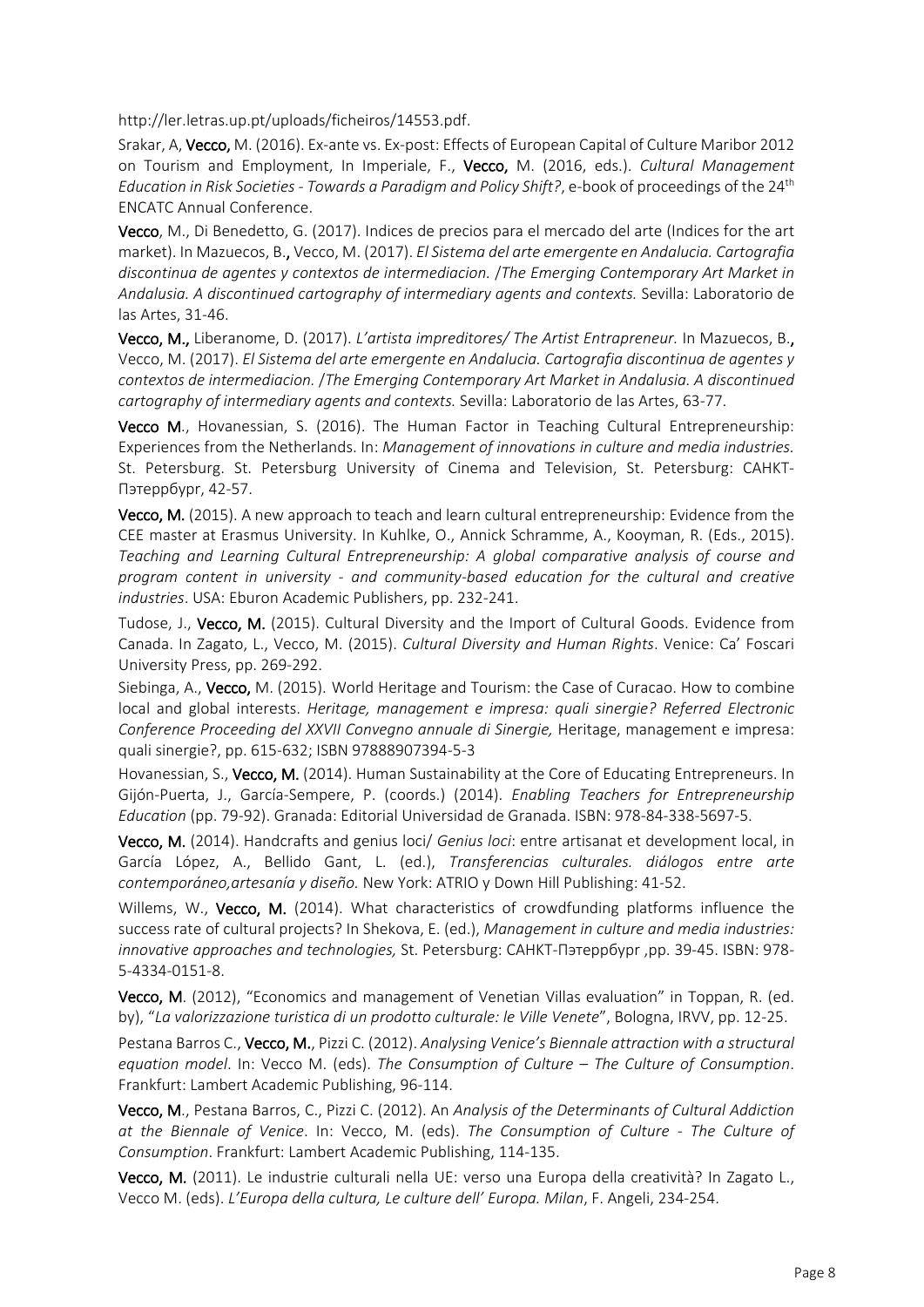Vecco, M. (2006). *Some Economics of Conservation of Cultural Heritage*. In: International Art Symposium, Canakkale Onsekiz Mart University, Turkey, 30<sup>th</sup> November - 2<sup>nd</sup> December 2006. Troia Kultur Merkezi/Canakkale, August 2007, 7-10.

Mossetto, G., Vecco, M. (2006). *The Aesthetic Labour Factor and the Incentives on its Productivity*. In: International Art Symposium, Canakkale Onsekiz Mart University, Turkey, 30<sup>th</sup> November - 2<sup>nd</sup> December 2006. Troia Kultur Merkezi / Canakkale, Turkie, August 2007, 262-274

Vecco, M. (2002). Short Vocabulary on Auctions. In: Mossetto, G. & Vecco M. (eds). *Economics of Art Auctions.* Milan: F. Angeli, 17-19.

Vecco, M. (2002*).* Introduction. In: Mossetto, G., Vecco, M. (eds). *Economics of Art Auctions*. Milan: F. Angeli, 11-16.

Vecco, M. (2002). A Biography on the Economic Literature on Auctions. In: Mossetto, G., Vecco, M. (eds). *Economics of Art Auctions*. Milan: F. Angeli, 20-36.

Vecco, M. (2001). Introduzione. In: Mossetto, G., Vecco, M. (eds*). Economia del patrimonio monumentale*. Milan: F. Angeli, 16-19.

Mongiello, M., Vecco, M. Aspetti gestionali di un progetto di riutilizzo. La Scuola Grande della Misericordia. In: Mossetto, G., Vecco, M. (eds)*.Economia del patrimonio monumentale*. Milan: F. Angeli, 101-124.

Mossetto, G., Vecco, M. (2001). L'economia e la gestione del patrimonio edificato. In: Mossetto, G., Vecco, M. (eds)*. Economia del patrimonio monumentale*. Milan: F. Angeli, 21-35.

Mossetto, G., Vecco, M. (2001). Transformation Strategies of Museum*s.* In: Valentino, P.A., Mossetto, G. (eds). *Museo contro museo* [*Museum against museum*]. Rome: Giunti, 3-14.

#### <span id="page-8-0"></span>D. OTHER PUBLICATIONS: WORKING PAPERS

Srakar, A., Grafenauer, P. and Vecco, M. (2016). Being Central and Productive? Evidence from Slovenian Visual Artists in the 19th and 20th Century[, AWP-9-2016](http://www.culturaleconomics.org/awp/AWP-09-2016.pdf) 

Vakharia, N. K., Vecco, M., Srakar, A. and Janardhan, D. (2016). Knowledge-Centric Practices of Performing Arts Organizations: New Directions for Organizational Resilience, [AWP-7-2016](http://www.culturaleconomics.org/awp/AWP-07-2016.pdf)

Vecco, M., Srakar A., Piazzai M. (2016). Visitor attitudes to deaccessioning in Italian public museums: empirical analysis and a way forward. ACEI working paper AWP 2-2016.

Pestana Barros, C., Vecco, M., Blanco V. (2008). *An Analysis of the Determinants of Cultural Addiction at the Biennale of Venice*. Instituto Superior de Economica e Gestao Universidade Técnica de Lisboa, Departamento de Economia, WP 14/2008/DE/UECE Working Papers.

Bernardi, B., Vecco, M., Pizzi C., (2008). *Il profilo dei visitatori nella 50° Biennale d'arti visive.*  Department of economics and management, University Ca' Foscari of Venice, Working Papers.

Vecco, M., Pizzi, C. (2005). *Expectations and evaluation of contemporary art exhibition services.* International Center for Art Economics, ICARE Working Paper.

Vecco, M. (2004). *Selection Criteria in an International Art Exhibition: The Venice Biennale"*. International Centre for Art Economics, ICARE, working paper.

#### Vecco, M.

(2002). *Rapporto sui sistemi di bigliettazione nelle chiese: esperienze italiane ed europee.* International Centre for Art Economics, ICARE Working Paper.

#### <span id="page-8-1"></span>E. RESEARCH REPORTS

Vecco, M. (2011). *Research report on the economics of creativity. Evaluation of intangible heritage.* Naples, University of Naples Federico II (I).

Vecco, M. (2007). *Formalisation of a methodology for cultural industries: growth and local development.* Centre for Entrepreneurship, PME and local development, OECD, Paris (F).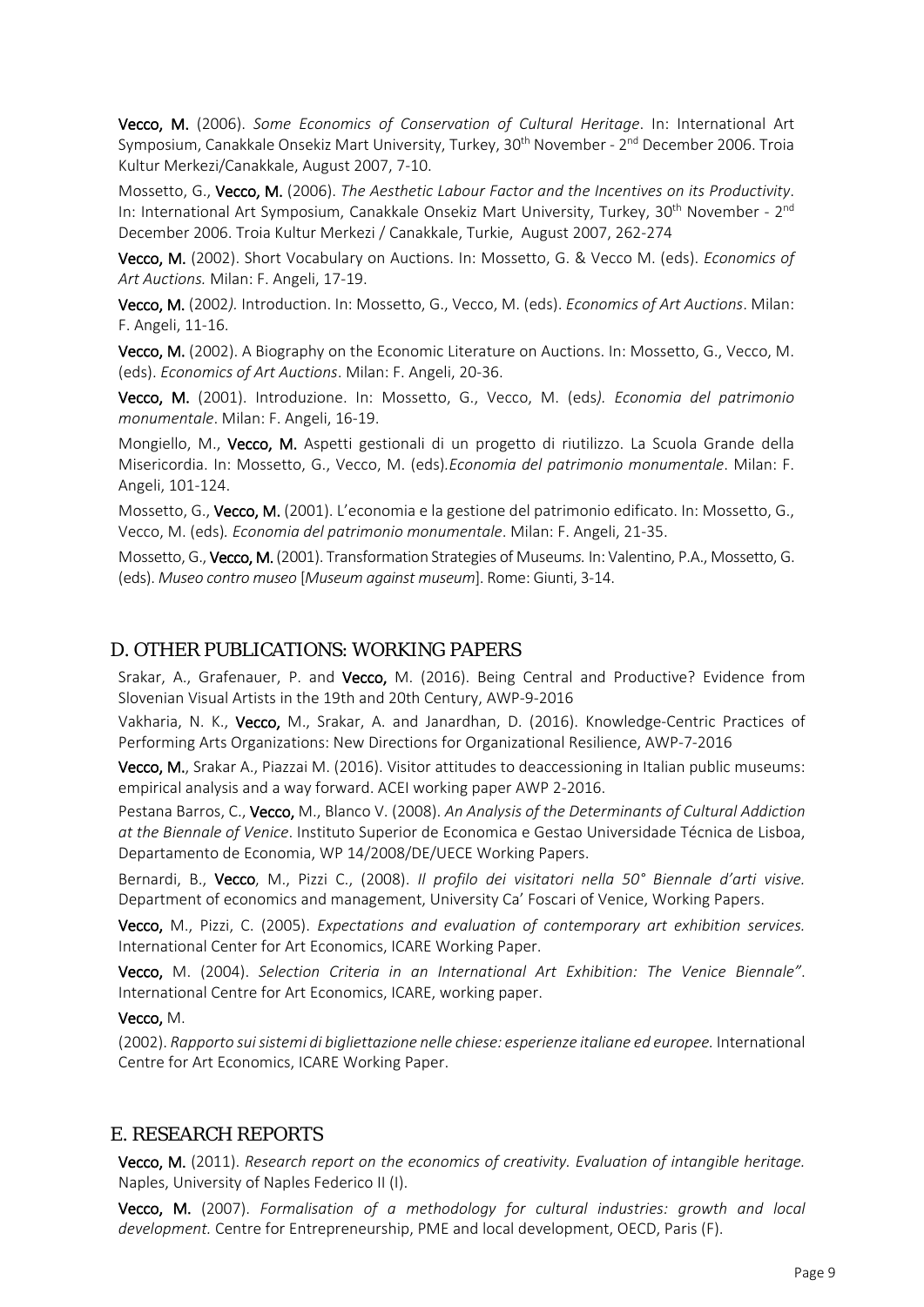Greffe, X., Pflieger, S., Vecco, M. (2005). *Analyse des Politiques à l'OCDE*. Centre for Entrepreneurship, PME and local development, OECD, Paris (F).

Vecco, M. (2004). *The Public of the Biennale TeatroMusicaDanza*. University of Venice, EGART in collaboration with the Venice Biennale (I).

Vecco, M., Chiarcos, A. (2004). Acropoli museums and tourism: new forms of collaborations, nouvelles formes de collaboration in Perugia. Padova, Sogesca s.r.l. (I).

Vecco, M. (2004). *Selection Criteria in an International Art Exhibition: The Venice Biennale*. Venice International Center for Art Economics and the Venice Biennale (I).

Vecco, M. (2003). *The public of Biennale TeatroMusicaDanza*. University of Venice, EGRT in collaboration with the Venice Biennale (I).

Vecco, M. (2002). *Rapporto sui sistemi di bigliettazione nelle chiese: esperienze italiane ed europee*. International Center for Art Economics, Venice (I).

Vecco, M. (2002). *The public of Biennale TeatroMusicaDanza*. University of Venice, EGRT in collaboration with the Venice Biennale, Venice (I).

Vecco, M. (2002). *Venetian Villas: between conservation and valorisation.* IRVV (Istituto Regionale Ville Venete), Venice.

Vecco, M., Ursino, S., Saltini, S. (2001). *Rapporto Immagine e memoria. Studio sulle strutture museali in Italia e all' estero*. Roma, CIVITA.

Trimarchi, M., Vecco, M., De Luca M. et al. (2001). *Study of Sustainable Financing Mechanisms for Cultural Investments, Institutions and Activities*, commissioned by the World Bank.

Vecco, M. (2000). *The economics and management of the artistic heritage of buildings.* Venice, International Centre for Art Economics.

# <span id="page-9-0"></span>F.CONFERENCE PAPERS/ DELIVERED PRESENTATIONS AT PEER-REVIEWED INTERNATIONAL CONFERENCES

2016 CIM 6th CIM Community Workshop - 25th Anniversary of the Creativity and Innovation Management journal, in Potsdam 13-14 October 2016, Srakar, A., Vecco, M., Born to be different? The Performance of Nascent Cultural Firms in Europe

19<sup>th</sup> International Conference of ACEI, Valladolid, 24<sup>th</sup>-26<sup>th</sup> 2016, Srakar, A. Vecco, M., Slabe-Erkel, R., Economic effects of the Venice Carnival: An ex-post econometric verification analysis 2016 IECER, Interdisciplinary European Conference on Entrepreneurship Research,  $7<sup>th</sup> 9<sup>th</sup>$ September 2016, Chur (CH), Vecco, M., Ranaivoson, H., To What extent does cultural diversity affect (cultural) entrepreneurship?,

Second conference on Teaching and learning cultural entrepreneurship, Bo (No), 25th-26<sup>th</sup> August 2016, Vecco, M., Srakar, A., Artpreneurs' lessons to traditional entrepreneurs.

Montreal ACHS2016 Conference «What does heritage change?», Montreal 4-8 June 2016, Association of Critical Heritage Studies, Critical Studies, Vecco, M., Pinton S., Zagato, L., *Cultural Heritage as a plural and dynamic concept between Europe and Asia.*

35th International Conference on Organizational Science Development, March 16th – 18th 2016, Portorož, Slovenia, Srakar, A., *Vecco*, M., *Culture as a fourth dimension of sustainable development – a statistical analysis and indicators' proposal*

2015 International conference *Cultural Heritage. Scenarios 2015*, University Ca' Foscari, Venice (I), 26<sup>th</sup> -28th November, Srakar, A., Vecco, M, Economic effects of Venice Carnivals: An *ex-post* econometric verification approach.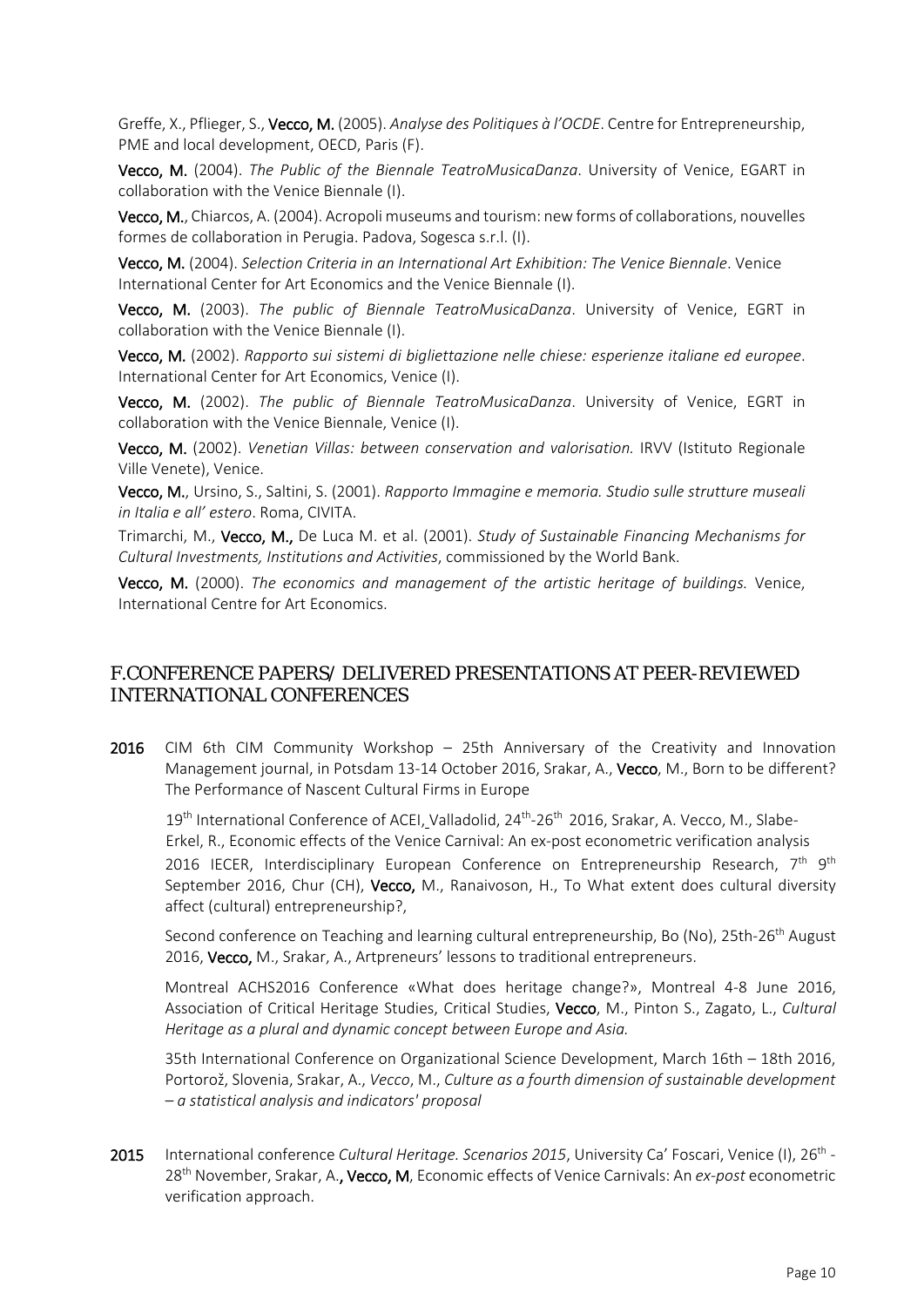- *PARADOX Fine Art European Forum Conference "Alternative Zones: Uncovering the Official and Unofficial in Fine Art Practice, Research and Education.*" Poznan (P), 9<sup>th</sup> – 11<sup>th</sup> September 2015. Vermeylen, M., Vecco, M. (2015). The artpreneur: how is the need for artpreneurship influenced by the different civil society models in contemporary Europe?
- *EWACE 7th European Workshop on Applied Cultural Economics*, 4th- 5th September 2015 Austrian Institute of Economic Research, Vienna (A) Vecco, M., Srakar, A., Piazzai, M. (2015). Visitor attitudes to deaccessioning in Italian public museums: empirical analysis and a way forward.
- XXVII Sinergie Annual Conference *Heritage, management e impresa: quali sinergie?* 9<sup>th</sup> -10<sup>th</sup> July 2015 – University of Molise, Termoli (I)

Vecco, M., Siebinga, A. (2015). World Heritage and Tourism: the Case of Curacao. How to combine local and global interests.

ACEI 2015 Meeting. University of the Basque Country (UPV/EHU) Bilbao, 10<sup>th</sup> July 2015, (ES)

Prieto-Rodríguez J., Vecco M., A Finite Mixture Approach to Capture Unobserved Heterogeneity in Art Prices.

<sup>12th</sup> AIMAC Conference (International Conference Management of culture) Conference, Aix-en Provence-Marseille, 28<sup>th</sup> June - 2<sup>nd</sup> July 2015

Vecco, M., Piazzai, M., Deaccessioning in the European Union: Between the subsidiarity and inalienability principles.

 $1<sup>st</sup>$  International conference on Teaching and Learning Cultural Entrepreneurship: A global comparative analysis of course and program content in university – and community-based education for the cultural and creative industries, Duluth University, Minnesota, 8th-10th June 2015

Vecco, M., A new approach to teach and learn cultural entrepreneurship: Evidence from the CEE master at Erasmus University.

- International Conference *Cultural Landscapes and Heritage Values Embracing Change in the Management of Place Conference* May 13-15, 2015, UMass Amherst (USA) Zagato, L., Vecco, M., Pinton, S., Tangible and intangible cultural heritage in Venice.
- International Conference within the IAPP Marie Curie Project GLocalfineart, *Between Adonism and*  Utilitarianism: Art Prices in the Contemporary Art Market, 30<sup>th</sup> March 2015, Rotterdam (NL), Vecco, M., Di Benedetto, Mazuecos, Contemporary Art Market for EAs. A Mess or a Clear Path? First Evidence from the Spanish Market.
- 2014 *STPA Conference on Social Theory, Politics and the Arts*, Ottawa, 8th -10th October 2014, Hovanessian, S., Vecco, M. (2014). Human sustainability and entrepreneurship skills in art management and education: How to combine research and practise?
	- *Contemporary art and Territory: a new challenge for Rome. 13th October 2014* B.A.S.E., the Research Centre of Museo MAXXI in Rome (I), Vecco, M., G. Di Benedetto (2014). Determinants of Works of art prices: The Dutch contemporary art market.
	- 8<sup>th</sup> International Conference on Cultural Policy Research (ICCPR), Hildesheim, Germany, 9-12 September 2014. Vecco, M., Munoz, P.A. (2014). A Perspective on Cultural Policies by Theatre Directors in Cali.
	- 18<sup>th</sup> International Conference of ACEI, Montreal, 24<sup>th</sup> -27<sup>th</sup> June 2014 Vecco, M., Piazzai, M., Stop amassing crusts and stones! A quantitative enquiry on the practice of deaccessioning for Italian public museums.

Vecco, M., G. Di Benedetto, B. Mazuecos, D. Liberanome, Young Contemporary visual artist's career and values in a local market. Some evidences from the Andalusian Case.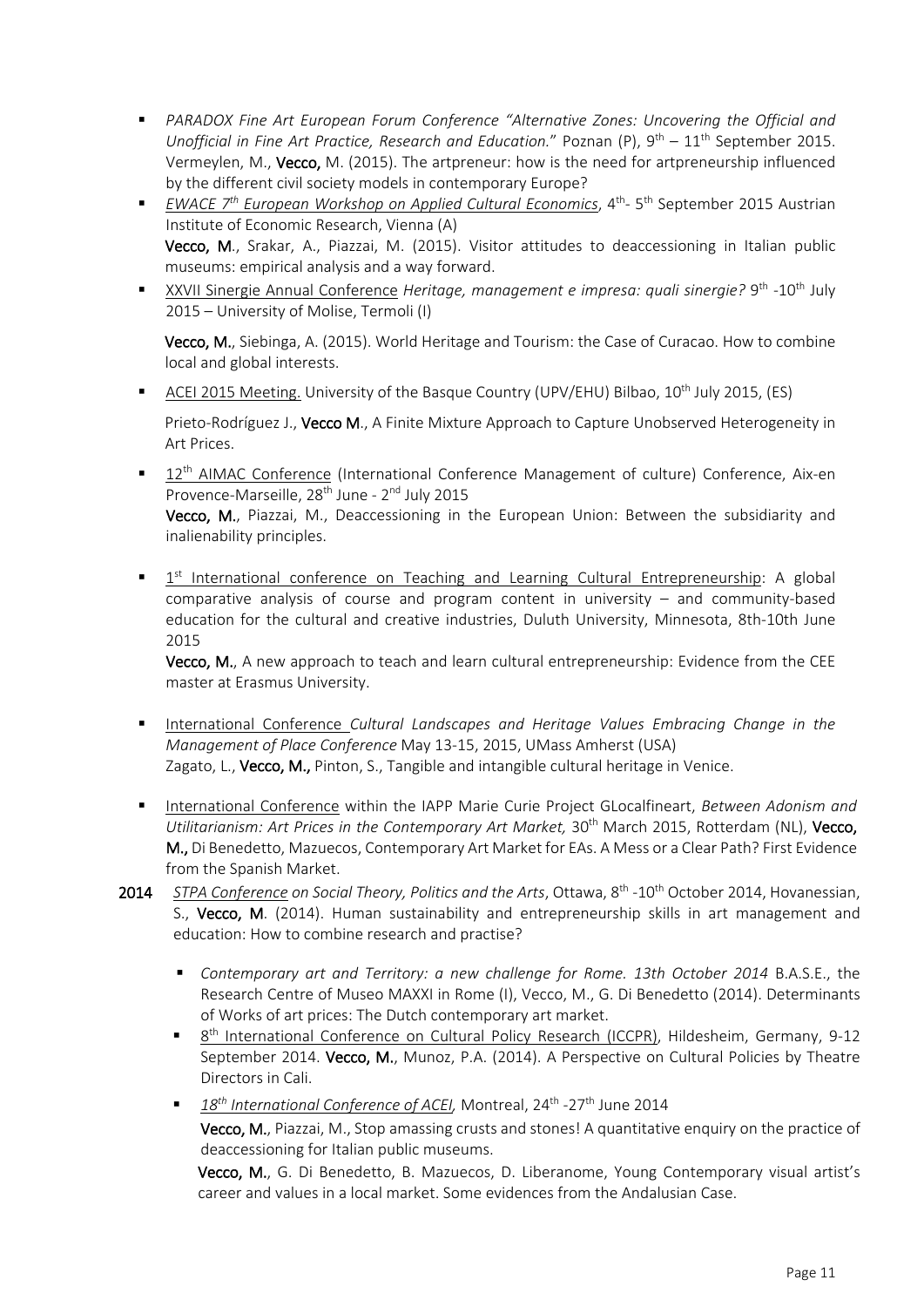- **International Research and Practical Conference on Management in culture and media industries:** innovative approaches and technologies. St. Petersburg State University of cinema and television; Institute of economics and management; Management of Economic and Social Processes Department. Vecco, M., Willems, W. (2014, maart 28). *What characteristics of crowdfunding platforms influence the success rate of cultural projects?*
- ENTENP2014 *Conference on Enabling Teachers for Entrepreneurship Education*, University of Granada, Granada, 5<sup>th</sup> -6<sup>th</sup> June, 2014, Hovanessian, S., Vecco, M. (2014). Human sustainability at the core of educating entrepreneurs.
- International conference within the IAPP Marie Curie Project IAPP, GLOCALFINEART, *The Spanish Contemporary Glocal Art Market*. Granada, University of Fine Arts, 15th May, 2014, Vecco, M., The impact of intrinsic and sociological factors on the development of an emerging visual artist's career.
- 2013 12<sup>th</sup> AIMAC Conference (International Conference Management of culture), Bogota, 22<sup>nd</sup>-24<sup>th</sup> June 2013, University des Indes, Vecco, M., Munoz, P.A. *Cultural Policies in the mirror of Theater Directors in Cali.*
	- International conference European Citizenship: The Human Rights/ Al cuore della cittandinza europea: i diritti culturali, Venice, Ca' Foscari University, Vecco, M., Ranaivoson, H. (2013, juni 04). *Does Cultural Diversity increase the rate of Entrepreneurship?*
- 2012 **III** International conference Local Resources as Drivers for Urban and Global Futures: Building on Historic Urban Landscapes. University of Naples, Federico II,  $6^{th}$  – 7<sup>th</sup> September, Vecco, M., Genius loci and creativity.
	- Joint ISC ICOMOS Meeting, The role of integrated conservation of cultural heritage for a creative, resilient and sustainable city, University of Naples, Federico II, Naples,  $3^{rd}$  –  $5^{th}$  September, Vecco, M., Genius Loci, creative cities and clusters.
	- $17<sup>th</sup>$  International ACEI Conference, Kyoto, Japan 21 $<sup>st</sup>$  -24<sup>th</sup> June, 2012. **Vecco, M.** The creative</sup> evaluation of genius loci.
	- *Conference Le culture dell'Europa, l'Europa della cultura: punti fermi e rilanci*, December 12, University Ca' Foscari, Venice, Vecco, M., "Towards a Europe of Creativity?,
- 2011  $\blacksquare$  XVIIth ICOMOS General Assembly Scientific Symposium, Heritage Driver of Development, Paris, 28th November-2nd December. Fusco Girard, L., Vecco, M. (2011). Valorisation of Cultural Heritage: Direct and Indirect Effects.

Vecco, M., Vallois, M. (2008). *The Economic Dimension of Archaeology.* The 6th International Conference on Science and Technology in Archaeology and Conservation, Department of Antiquities of Jordan, El Legado Andalusi, The Hashemite University (Queen Rania Institute for Tourism and Heritage), Rome, 9<sup>th</sup>-12<sup>th</sup> December.

Vecco, M., Mazuecos, B. (2008). *L'art contextuel et les index de prix hédoniques: vendable ou non vendable?* Colloque *L'Art et la Mesure. Histoire de l'art et approches quantitatives; sources, outils et bonnes pratiques*, Ecole Normale Supérieure, Paris, 3<sup>rd</sup> -5<sup>th</sup> December.

Vecco, M., Mazuecos, B. (2008). *Contextual Art: Artists vs Market?* Arts, Culture and Public Sphere. Expressive and Instrumental Value in Economic and Sociological Perspectives, University IUAV of Venice, ESA (European Sociological Association) Venice, 4<sup>th</sup> -8<sup>th</sup> November.

Vecco, M. (2008). *The creative city: Paris and contemporary art*. Creative Cities, Sustainable City and Creativity: Promoting Creative Urban Initiatives, University Federico II, Naples, 24<sup>th</sup>-26<sup>th</sup> September.

Vecco, M. (2008). *Cultural Heritage: new frontiers of conservation and valorization*. IV Annual ENAME International Colloquim, *"Between Objects and Ideas. Re-thinking the Role of Intangible Heritage",* Ghent, 25<sup>th</sup>-29<sup>th</sup> March.

Vecco, M., Pestana Barros, C., Pizzi, C., Silveste A. L. (2007). *Analysing Venice's Biennale Attraction with a Structural Equational Model*. IX Biennal Conference International Association of Arts and Cultural Management AIMAC, Valencia University, Valencia, 8<sup>th</sup> -11<sup>th</sup> July.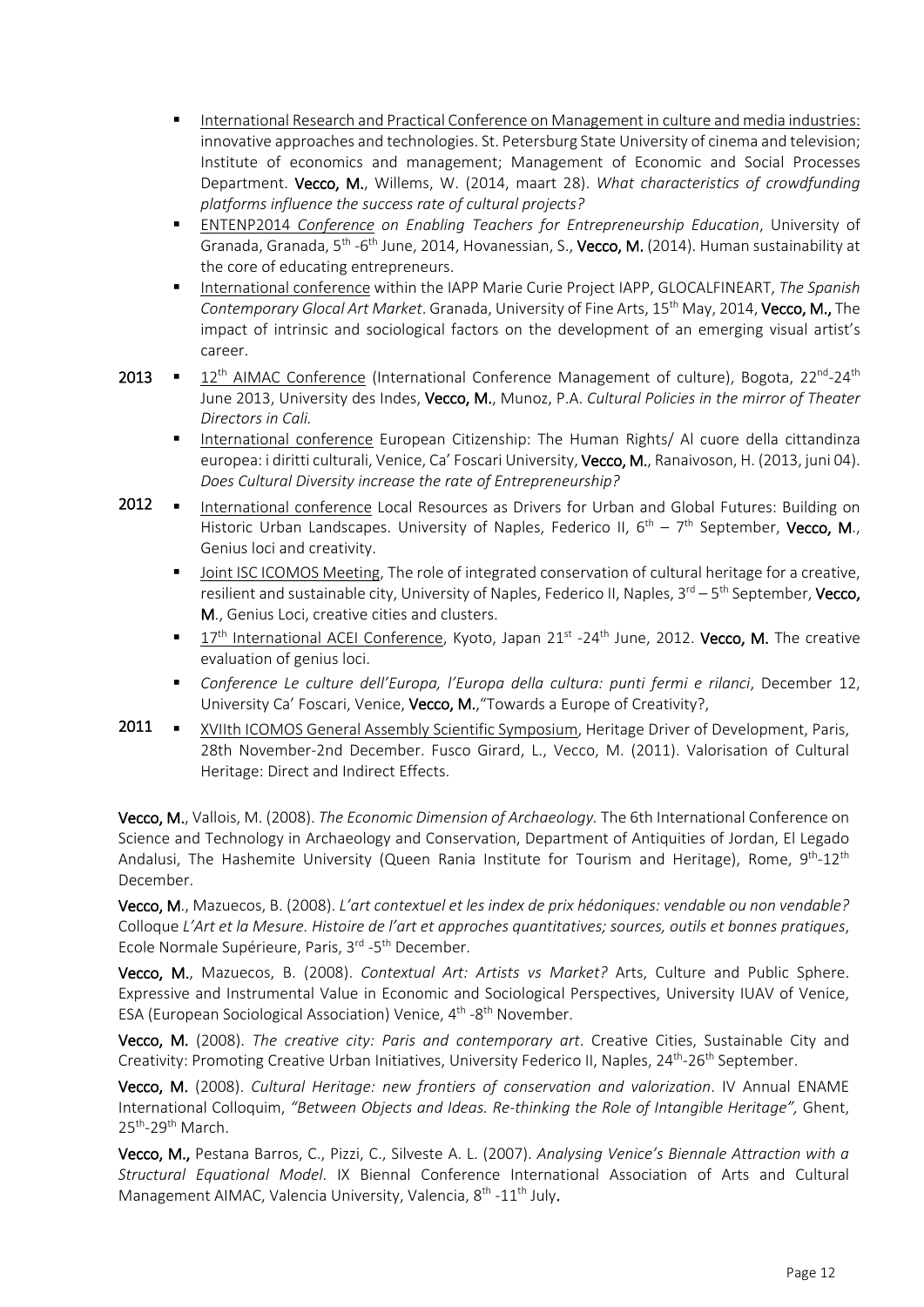Vecco, M. (2007). *From the Tangible to the Intangible in Cultural Heritage*. International Conference on Science and Technology in Archaeology and Conservation, Department of Antiquities of Jordan, El Legado Andalusi, The Hashemite University (Queen Rania Institute for Tourism and Heritage), Granada and Baeza, Spain, 7<sup>th</sup>-12<sup>th</sup> July.

International conference: Vecco, M. (2006). *Incentives on Productivity of the Aesthetic Labour Factor.* International Art Symposium, Canakkale Onsekiz Mart University, Turkey, 30<sup>th</sup> November- 2<sup>nd</sup> December.

International conference: Vecco, M. (2006). Keynote: *Some Economics of Conservation of Cultural Heritage.* International Art Symposium, Canakkale Onsekiz Mart University, Turkey, 30<sup>th</sup> November- 2<sup>nd</sup> December.

XI International Seminar Forum UNESCO: Vecco, M. (2006). *A Well-documented Definition of Cultural*  Heritage. XI International Seminar Forum UNESCO - University and Heritage, Florence, Italy, 11<sup>th-</sup>15<sup>th</sup> September.

*XIV ACEI conference:* Vecco, M., Heskia Th. (2006). *Some Economics of Film Festivals: Cannes Festival.* XIV Biennial Conference of the International Association of Cultural Economics ACEI, Vienna, Austria 6<sup>th</sup>-7<sup>th</sup> July.

International conference: Vecco, M. (2006). *The Economics of Archaeological Heritage*. Archeosites, Conference on Archaeological Management, University of Ljubiana and University of Nova Gorica, Ljubiana, Slovenia, 2<sup>nd</sup>-3<sup>rd</sup> June.

XIII ACEI Conference: Vecco, M., Pizzi, C. (2004). *Expectations and Evaluation of the Services of Exhibitions.* XIII Biennial Conference of the International Association of Cultural Economics, ACEI (Chicago),  $13<sup>th</sup>$  - $14^{\text{th}}$ June.

*XIII ACEI Conference:* Vecco, M. (2004). Selection Criteria in an International Art Exhibition: The Venice Biennale. *XIII Biennial Conference of the International Association of Cultural Economics, ACEI (Chicago), 13th*  $-14<sup>th</sup>$ *June.* 

National conference: Vecco, M. (2002). *Rapporto sui sistemi di bigliettazione nelle chiese: esperienze italiane ed europee*. Chorus Workshop "The Church and its territory", Venice, Italy, 15th -16th October.

3<sup>rd</sup> International Congress on Science and Technology for the Safeguard of Cultural Heritage: Vecco, M. (2001). *Managerial Aspects of a Project of Re-utilisation. The Scuola Grande della Misericordia.* 3<sup>rd</sup> International Congress on Science and Technology for the Safeguard of Cultural Heritage in the Mediterranean Basin, Alcalà de Henares, Spain, 3rd -4<sup>th</sup> July.

XI ACEI Conference: Vecco, M. (2000). *Incentives on Productivity of the Aesthetic Labour Factor.* XI Conference,Biennial Conference of the International Association of Cultural Economics, ACEI (Minneapolis)?  $4^{\text{th}}$  -6<sup>th</sup> May.

ICARE-National Council of Research conference: Vecco, M., Mossetto, G. (2000). *The Economics and Management of the Artistic Heritage of Buildings. Economics and Logistics of the Re-utilization of Museums in the Artistic Heritage of Buildings*, organised by ICARE in collaboration with CNR, Venice, 20<sup>th</sup> -21<sup>st</sup> March.

International conference: Vecco, M. (1999). The Economics of Cultural Heritage. ICARE Summer School: The Logistics of the Reuse of Cultural Heritage, 13<sup>th</sup> -14<sup>th</sup> July.

# <span id="page-12-0"></span>G. PUBLICATIONS IN INTERNATIONAL PRESS

• Kultura. Med ekonomiko in politiko, 3rd of January 2017

<http://www.sigic.si/kultura-med-ekonomiko-in-politiko.html>

• Seeing a Cash Cow in Museums' Precious Art, *New York Financial Times*, 4th April 2015 (interview)

[http://www.nytimes.com/2015/04/05/arts/design/seeing-a-cash-cow-in-museums-precious](http://www.nytimes.com/2015/04/05/arts/design/seeing-a-cash-cow-in-museums-precious-art.html?_r=0)art.html? r=0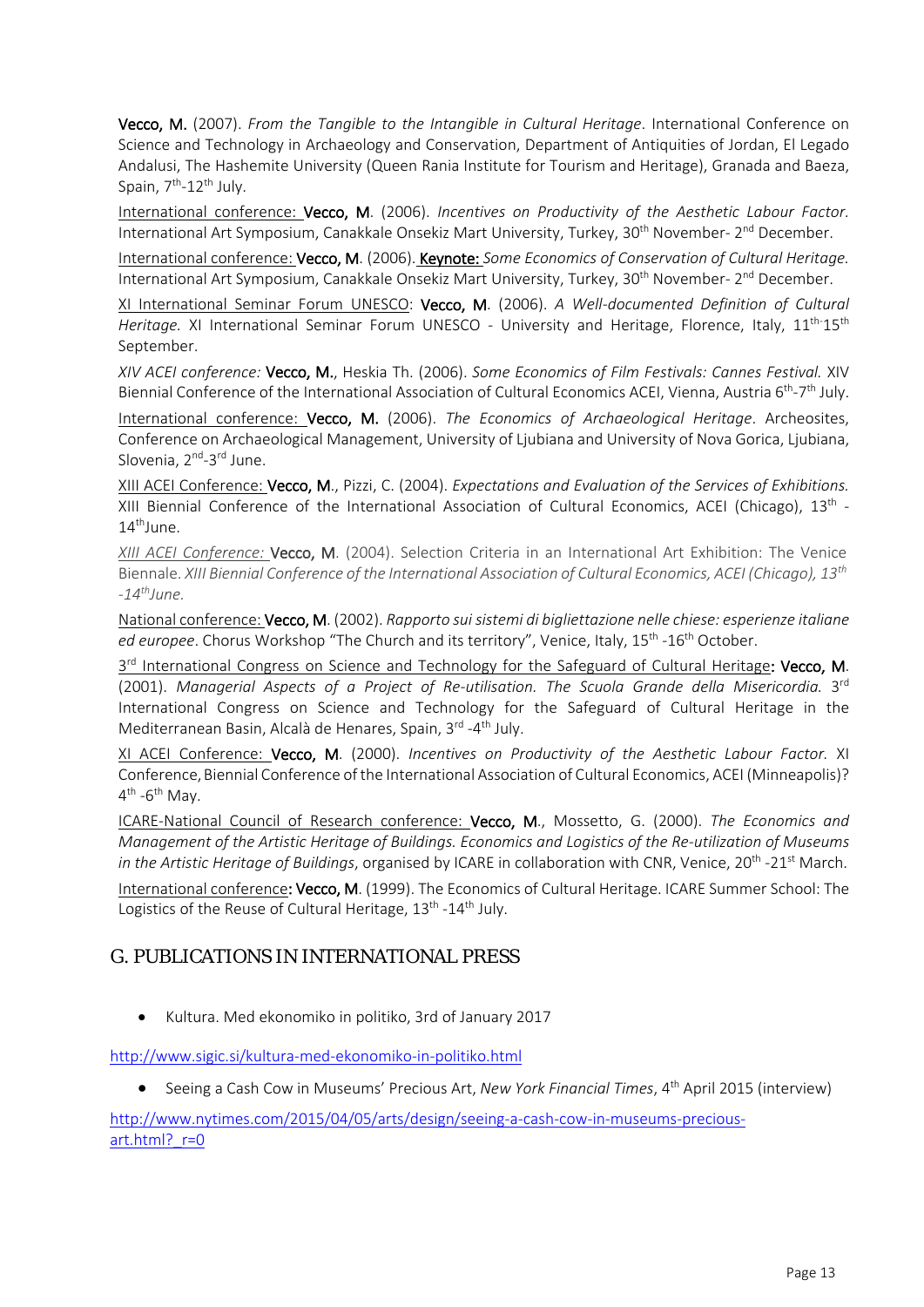# H. INVITED LECTURES, KEYNOTE SPEAKER

I have been invited to give guest lectures at a number of foreign institutions, including: St. Thomas University, Dade County, Miami (US); Université Paris 1 – Panthéon Sorbonne (F); the University of Rome Tor Vergata (I); the University of Paris 1, Pantheon Sorbonne (F); Ciannakale University (TR); Bilgi University of Istanbul (TR); University of Nova Gorica (SI); University of Naples Federico II (I); University of Naples L'Orientale (I); University of Udine (I); Fine Arts Academy of Granada (ES); and the ICCM (International Centre for Cultural Management, Salzburg A). I have also lectured at several national and international organisations in Italy (such as the National Research Council, IRVV, Regional Institute for Venetian Villas) and France (such as the OECD).

Invited lectures, keynote speaker, outreach activities:

- March 21, 2016, Master class on Cultural Entrepreneurship, St. Petersburg State Institute of Film and Television (
- October 21, 2015, LECTURE 2: European programmes for researchers; 8th Young Researchers' Forum on Cultural Policy and Cultural Management, ENCATC, Lecce (I)
- January 15-16, 2015, The Artist as Entrepreneur, Granada Fine Arts University, Master in Contemporary Art and Heritage Management, Granada (ES)
- Bilgi University of Istanbul, *The European contemporary art market*; invited lecture, 5th December 2014 (TR).
- November 19-21, 2014 Plenary Speaker to the "1st International Meeting of Young Researchers on Heritage - PatrimoniUN10". University of Jaén, Baeza (ES).
- October 28 Nov. 3, 2013, The Contemporary Art Market: Values, Measures and Entrepreneurial Skills, Bilgi University, Istanbul, Master in Cultural Management (TR).
- January 18, 2013, The Artist as Entrepreneur, Granada Fine Arts University, Master in Contemporary Art and Heritage Management (ES).
- January 17, 2013, Entrepreneurial skills for artists. Guest lecture. Granada Fine arts university, Master in Contemporary Art and Heritage (ES).
- University of Naples, Federico II, *Genius Loci, creative cities and clusters*. Joint ISC ICOMOS meeting; The role of integrated conservation of cultural heritage for a creative, resilient and sustainable city, University of Naples, Federico II, Naples,  $3<sup>rd</sup>$  September 2012 (I).
- IRVV (Regional Institute for Venetian Villas), The economics of built cultural heritage; keynote speaker, Treviso,  $10^{th}$  June 2011, (I).
- IRVV (Regional Institute for Venetian Villas), The economics of built cultural heritage; keynote speaker, Venice, 18<sup>th</sup> May 2011 (I).
- University of Fine Arts of Granada, *Evaluation methods on the contemporary art market*; invited lecture, 16<sup>th</sup> December 2011 (I).
- University of Naples "L'Orientale", *Expectations and evaluation of contemporary art exhibition services*; invited lecture, Procida (I), 8th June 2009 (I).
- University of Fine Arts of Granada, *The contemporary art market*; invited lecture, Granada, 17<sup>th</sup> April 2008 (ES).
- University of Paris 1, Pantheon Sorbonne, *L'économie du patrimoine monumental*, Centre d'économie de la Sorbonne, 20<sup>th</sup> November 2007 (F).
- Canakkale Onsekiz Mart University, *Some Economics of Conservation of Cultural Heritage;*  keynote speaker at the International Art Symposium, Canakkale Onsekiz Mart University, Turkey, 30<sup>th</sup> November 2006 (TR).
- University of Ljubiana and University of Nova Gorica, keynote speaker, *The Economics of Archaeological Heritage*. Archeosites, Conference on Archaeological Management, Ljubiana, Slovenia, 2<sup>nd</sup> June 2006 (SI).
- University of Nova Gorica, a number of presentations and lectures on cultural and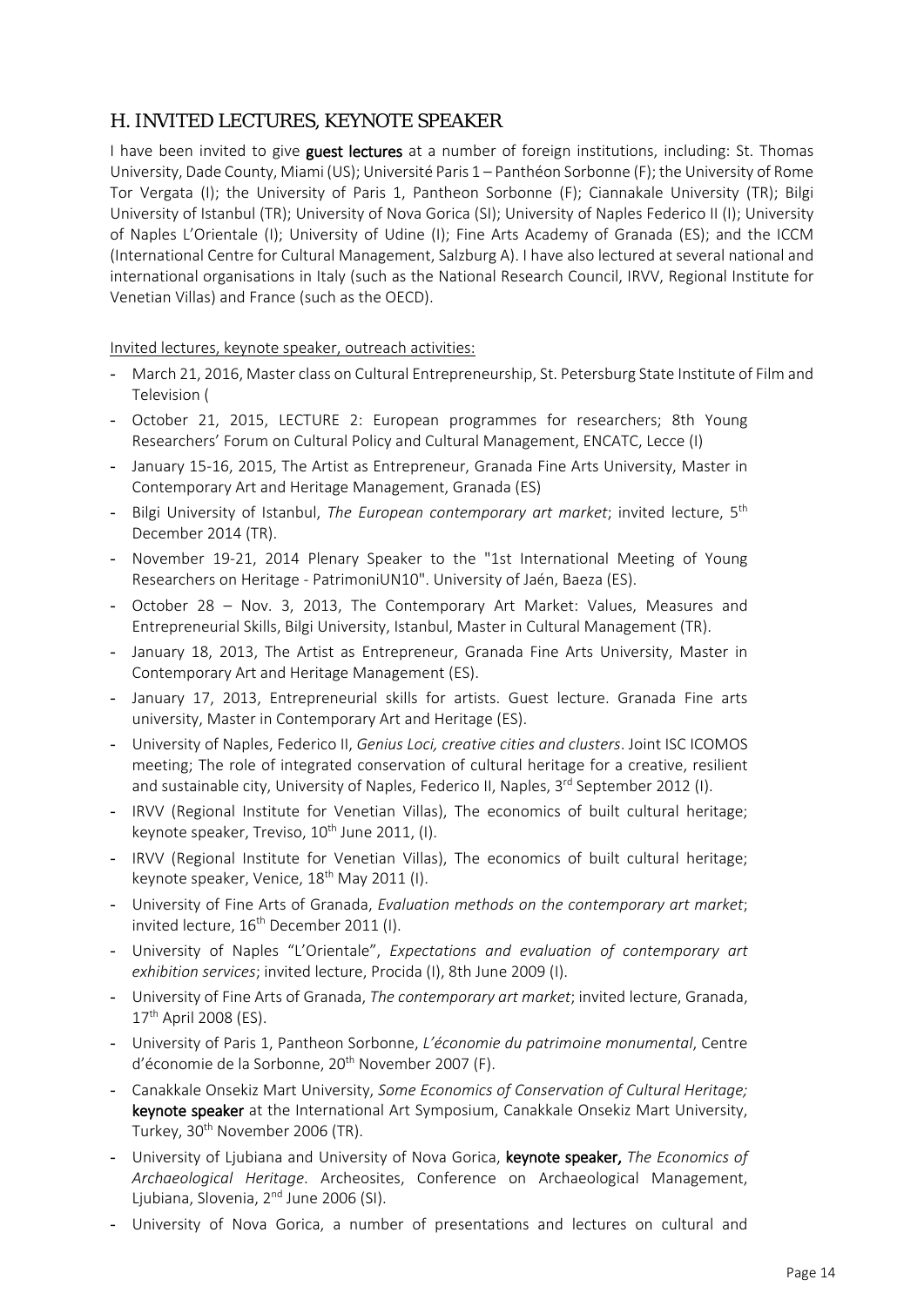management economics and PhD seminars, Sept. 2005-Dec. 2007 (SI).

- University of Paris 1, Pantheon Sorbonne, *Valorisation and Management of the Built Cultural Heritage*, Centre d'Economie de la Sorbonne; invited lecture as part of the master's in Cultural Products, 15th December 2005 (F).
- Ca' Foscari University, a number of presentations and lectures on cultural economics and PhD seminars, Nov. 2003-Dec. 2005 (I).
- <span id="page-14-0"></span>- University of Paris 1, Pantheon Sorbonne, a number of presentations and lectures in cultural and management economics and PhD seminars, Sept. 2002-Dec. 2004 (F).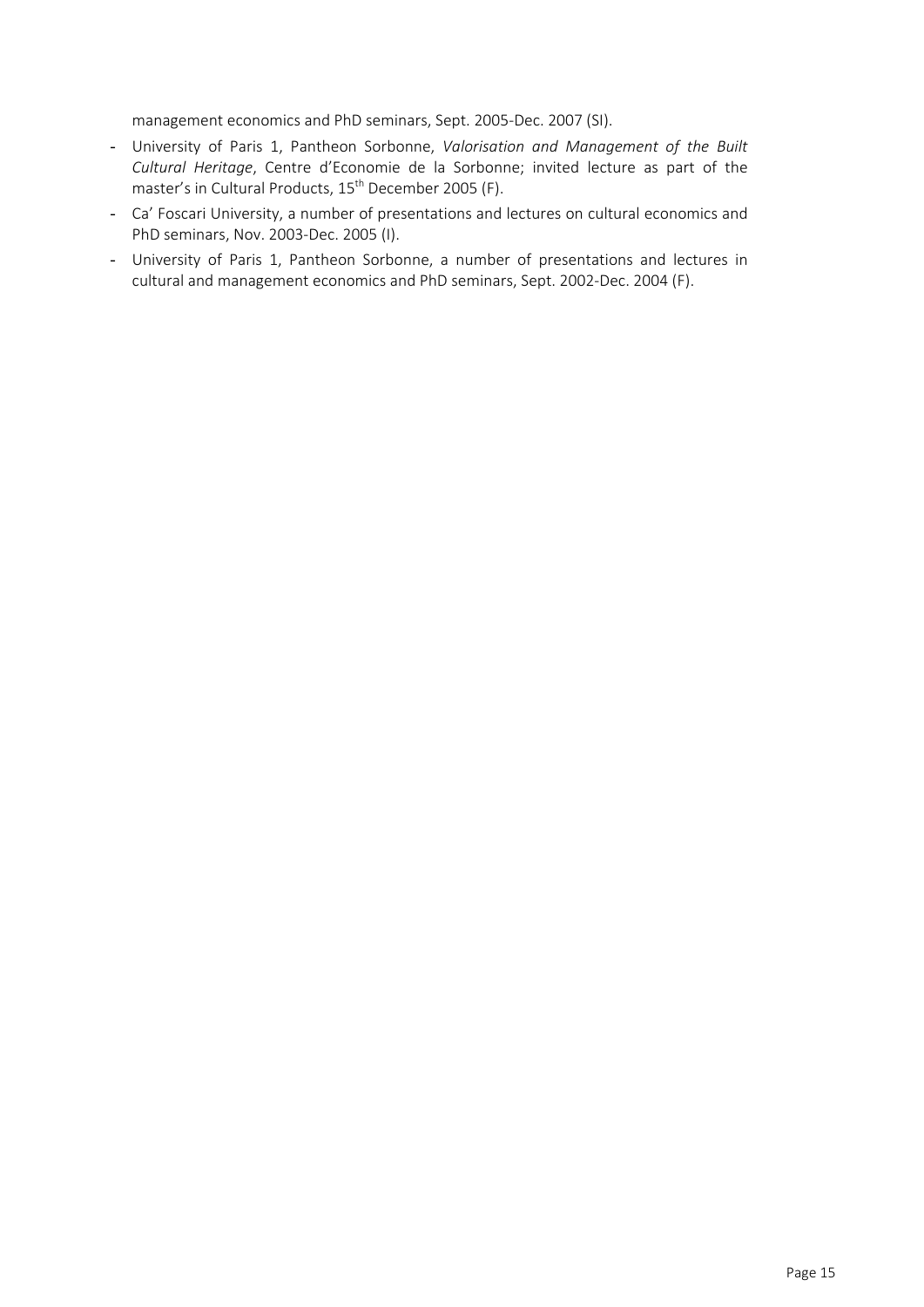# ACADEMIC EXPERIENCE IN PROGRAM DEVELOPMENT AND MANAGMENT

- 2016 Development of a program in Management of the arts and cultural institutions studies for the Qatar Museums (Doha, Qatar)
- 2011 -2016 Coordinator of the management and entrepreneurship areas, in charge of the reorganisation of the courses: Cultural entrepreneurship and cultural management within the Cultural Economics and Entrepreneurship Master at Erasmus School of History, Culture and Communication, Erasmus University Rotterdam
- 2007 -2009 Developer, Co-ordinator of the Master program in Arts Management and professor of cultural economics and management, St. Thomas University, Dade County, Florida, USA
- 2007 -2011 Coordinator of the economic area and professor of courses in *Finance and Fiscal Systems of cultural markets, Economics of culture, Analysis of Art markets*, Master MABAC (Management of cultural goods and activities), Ca' Foscari, University of Venice and Ecole Supérieure de Commerce de Paris ESCP-EAP, France
- 2005-2006 Scientific coordinator of cultural programs, Fondazione per gli Alti Studi sull'Arte [Foundation for High Studies on Arts], Venice, Italy

Scientific concept 2005-2007 for the ICCM - International Centre for Culture and Management on behalf of the Regional Government of Salzburg, Austria

- 2004-2007 Developer, Coordinator of the Economic program of the Post Graduated Master Degree in Economics and Techniques of the Conservation of Cultural and Environmental Heritage, and Professor (docent) of Cultural Economics, Economics of Cultural Heritage, Micro and Macro-economics, University of Nova Gorica (Slovenia) and IUAV University of Architecture of Venice, Italy
- 2003-2009 Coordinator of Erasmus student exchange program Venice-Paris, Venice-Rotterdam, EGART (Economics and Management of Arts and Cultural Activities), Ca' Foscari, University of Venice, Italy.

# <span id="page-15-0"></span>ACADEMIC RESEARCH CONSULTING (cultural and creative industries: economics, management and entrepreneurship)

- 2016 **ENCATC's representative within Voices of Culture** (Structured Dialogue between the European Commission and the cultural sector) for the theme: Developing the entrepreneurial and innovation potential of the cultural and creative sectors (Brainstorming Session: 25-26 February 2016, Berlin/Germany; Dialogue Meeting: 26 April 2016, Brussels/Belgium)
- 2016 **Invited expert** of the "validation workshop" in the context of the study "Boosting the competitiveness of cultural and creative industries for growth and jobs" on behalf of the Directorate General for Internal Market, Industry, Entrepreneurship and SMEs (DG GROWTH) and EASME, 3rd March 2016, Vienna/Austria
- Since 2015 Expert within the European Expert Network on Culture and Audiovisual, led by Panteia (logistical lead) and iMinds-SMIT (scientific lead, prof. Dr. Caroline Pauwels) (since Nov. 7, 2015). Expertise: cultural heritage, arts markets and cultural entrepreneurship.
- Since 2015 Member of the working group for the Portuguese project Creative Terminal, international work network for the creative, marketing and advertising industry, connecting people, companies and media together, led by Pablo Feron. Launch in London in June 2016, budget: €1million (http://www.creativesterminal.com/)
- Since 2015 Member of the Coneeect (training Educating Entrepreneurship Educators) Open Faculty and Think Act Tank 2016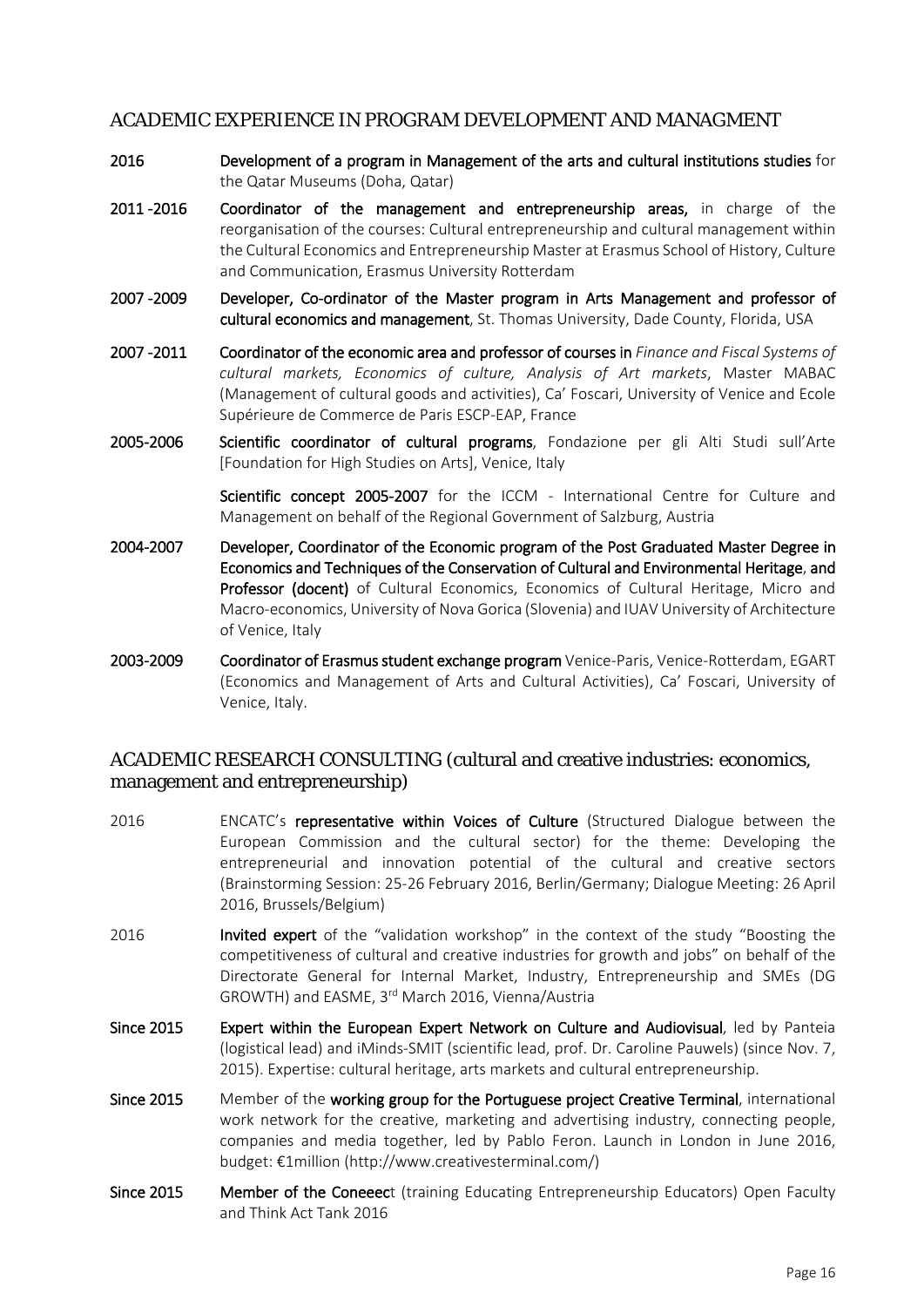- Since 2015 Member of the Working Creative Economy initiative working group. Objective: to develop MOOCs on Creativity & Creative Economy, and Creative Entrepreneurship, organised by UNITAR (United Nation Institute for Training and Research, Rene Kooyman Edna dos Santos-Duisenberg)
- Since 2015 Responsible of the "Internationalisation", "Research and Education" and "Cultural entrepreneurship" thematic areas of ENCATC (European network on Cultural Management and Cultural Policy education)
- Since 2011 Expert at the Executive Agency "Education, Audiovisual and Culture" (EACEA), European Commission, for the Programme Culture (small and bigger platforms programmes in culture)
- 2004 **Expert** for the study Acropoli museums and tourism: new forms of collaborations in Perugia. Padova, Sogesca s.r.l. (I).

# <span id="page-16-0"></span>ADDITIONAL PROFESSIONAL QUALIFICATIONS AND EXPERIENCES

<span id="page-16-1"></span>27.11.1997 Registration in the Journalist's Association of Piedmont and the Valle d'Aosta (I)

# RESEARCH

### <span id="page-16-2"></span>RESEARCH EXPERIENCES

- April 2017 Visiting professor at HEC Montreal, Chair of arts management.
- Oct.-Nov. 2016 Visiting professor at HEC Montreal, Chair of arts management.
- Since 2016 Research partner in the Partnership Framework Creative and cultural spillovers at Arts Council England.
- 2015 Co-applicant and researcher within the project ARtes visuales, gestión del Talento y marketing cultural: Estrategias de construcción del branding y desarrollo de unA network Para la Promoción y difusión de jóvenes artistas (ARTAPP) Proyectos I+d+I "RETOS DE INVESTIGACIÓN", Spanish National Ministry of Research, 2015-2016.
- 2015 External Researcher for the Centre for Entrepreneurship, SMEs and Local Development, OECD to prepare a paper on "International comparison on the management of cultural heritage. The Case of Netherland and France"
- 2013-2015 Coordinator of the IAPP Marie Curie Project (Industry-Accademia Partnerships and Pathways GLOCALFINEART (GLobal cOntemporary art market: the intrinsiC and sociologicAL components of FINancial and artistic valuE of ARTtworks (GA n. 612213). Coordination of an international research group (17 junior and senior research fellows)
- 2009 **Research Grant** on Economics of Creativity, Economics and Management of Culture, Evaluation of Intangible Heritage, University Federico II of Naples (I) (one-year grant).
- 1999-2009 Research Fellow and Head of Research at the International Centre of the Economics of Art (ICARE) at Ca' Foscari, University of Venice (I), in charge of the research organisation and documentation
- 2007 External Consultant for the Centre for Entrepreneurship, SMEs and Local Development, OECD, «Drafting a Methodology on Creative Industries, Growth and Local Development», January-June
- 2001-2002 Research Co-ordinator of the research Venetian villas: between conservation and valorisation in collaboration with IRVV (Istituto Regionale Ville Venete, Venice, I)
- 2004-2005 External Consultant for the Centre for Entrepreneurship, SMEs and Local Development, OECD, revision and editing of the document "Analyse des Politiques à l'OCDE" and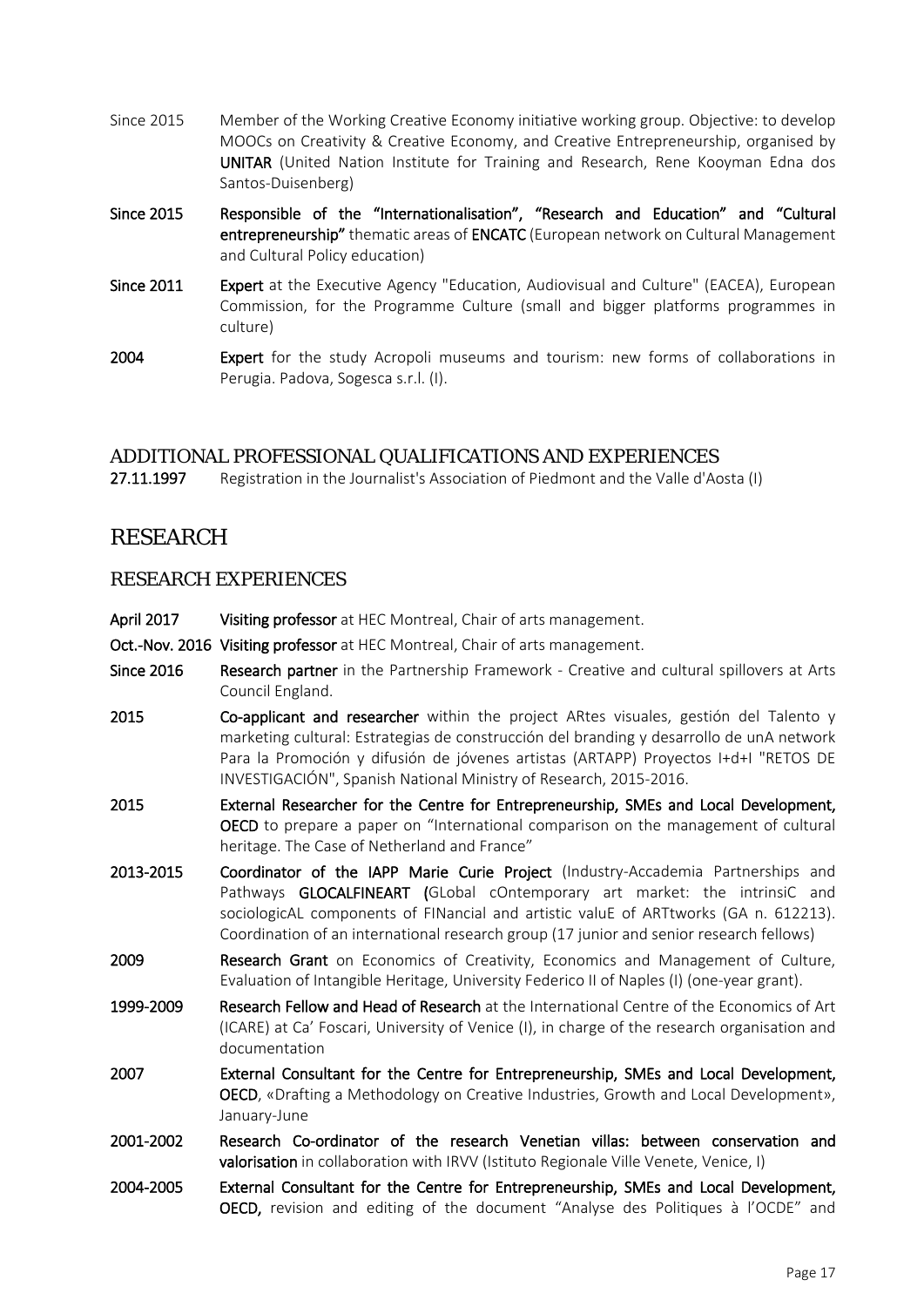translation from French, English to Italian of the book written by professor Xavier Greffe and by Professor Sylvie Pflieger "Culture and Local Development", published in 2005

- 1999-2004 Research group co-ordinator for EGART (Graduation Program on Economics and Management of Culture and Arts, University Ca' Foscari of Venice) for the researches in collaboration with La Biennale of Venice (I)
- 2001-2007 Researcher as part of the project on Cultural Heritage by the National Research Committee, CNR; 5<sup>th</sup> operative unit - target museums (museography and museology). Subproject: Museums, economics and the history of ideas
- 2000-2001 Research group coordinator CIVITA for the annual report "Image and memory. Study on museum structure in Italy and abroad" (May 2000 - April 2001)
- 1999-2001 Coordinator of the research *Investments, Institutions and Activities,* commissioned by the World Bank (led by Prof. Gianfranco Mossetto, October 1999 - April 2001)
- 1999-2009 Researcher and Head of Research of ICARE (International Centre for Art Economics) at Ca' Foscari, University of Venice, Italy.

# <span id="page-17-0"></span>ACQUISITION OF RESEARCH FUNDS (LAST FIVE YEARS)

DG EAC Tender European Expert Network on Culture and Audiovisual (EENCA) led by Panteia (logistical lead) and iMinds-SMIT (scientific lead, prof. Dr. Caroline Pauwels) (since Nov. 7, 2015) (co-applicant as team-member) 2015-2017

€300.000

Dirección General de Investigación Científica y Técnica Subdirección General de Proyectos de Investigación, Spanish national Research Ministry (as co-applicant) 2015-2016

ARtes visuales, gestión del Talento y marketing cultural: Estrategias de construcción del branding y desarrollo de unA network Para la Promoción y difusión de jóvenes artistas (ARTAPP) Proyectos I+d+I "RETOS DE INVESTIGACIÓN"

€23.000

IAPP Marie Curie Project GLOCALFINEART (Industry-Accademia Partnerships and Pathways GLOCALFINEART GLobal cOntemporary art market: the intrinsiC and sociologicAL components of FINancial and artistic valuE of ARTtworks (GA n. 612213) (sole applicant as coordinator and concept developer) 2013-2015 €1.920.638

#### GRANT

Post-doc Fellowship by the Ville de Paris, hosting institution: Laboratoire Matisse, Université de Paris 1 – Panthéon Sorbonne, November 2006-May 2007 2006-2007

€21.000

1993-1994 Erasmus study grant at the University of Bielefeld (Germany)

### <span id="page-17-1"></span>SCIENTIFIC COORDINATION OF INTERNATIONAL CONFERENCES AND SEMINARS

May 2017 *Heritage (at risk): Breaking Boundaries, Sharing System. 8th International Conference on Science and Technology in Archaeology and Conservation*, WATCH, Hamman, Jordan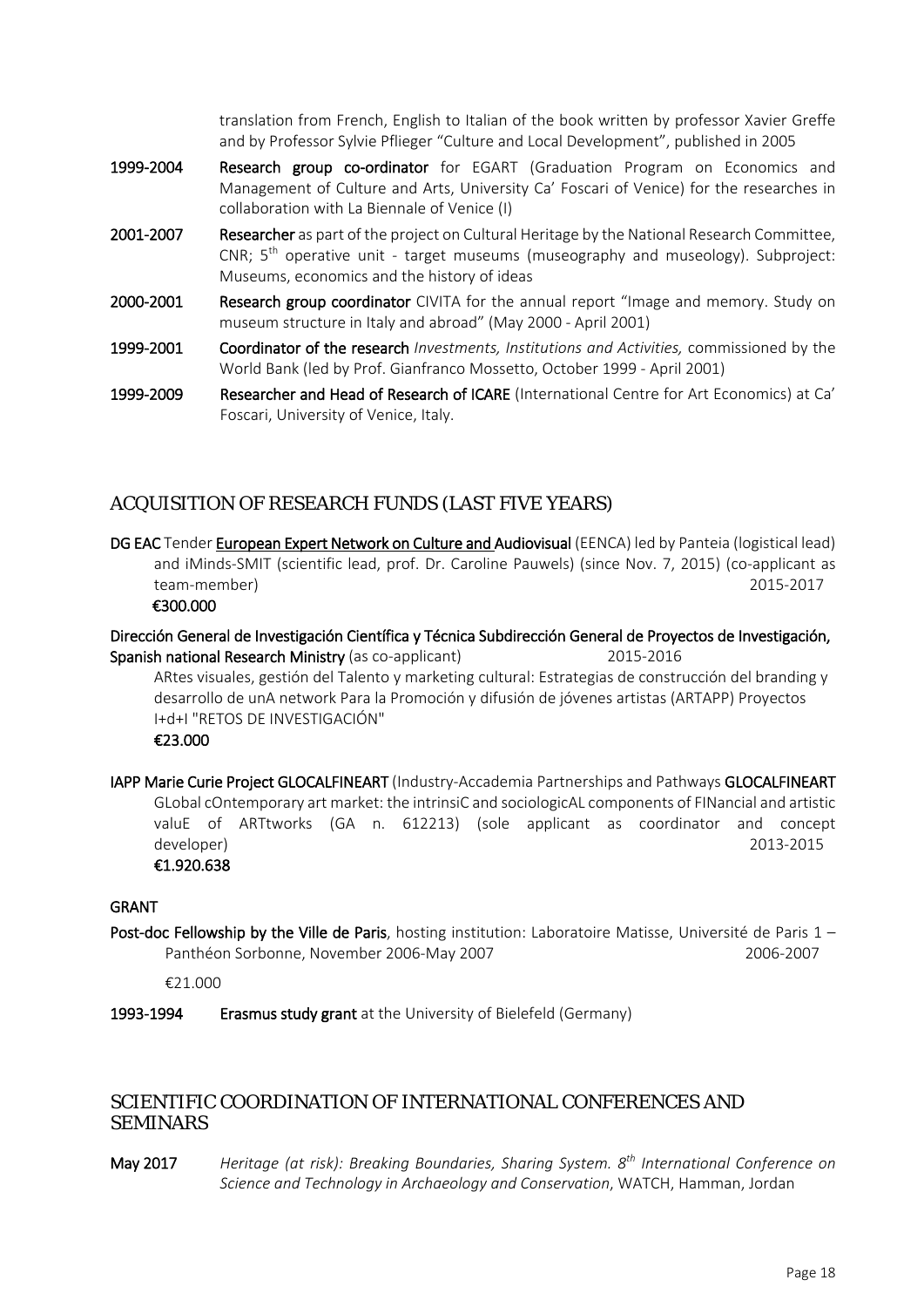| Oct. 2016         | 24 <sup>th</sup> ENCATC Annual Conference "Cultural Management Education in Risk Societies -<br>Towards a Paradigm and Policy Shift?, co-organised by ENCATC and University of Valencia,<br>Oct. 5-7, 2017, Valencia |  |
|-------------------|----------------------------------------------------------------------------------------------------------------------------------------------------------------------------------------------------------------------|--|
| Nov. 2015         | International Conference on Cultural Heritage. Scenario 2015 (The Faro Convention and<br>Local Communities), co-organised with the University Ca' Foscari of Venice, Italy                                           |  |
| <b>March 2015</b> | International conference Between Adonism and Utilitarism: Art Prices in the Contemporary<br>Art Market, Rotterdam, Erasmus University, The Netherlands                                                               |  |
| June 2013         | International Conference on Culture Diversity and Human Rights, University Ca' Foscari of<br>Venice, Italy                                                                                                           |  |
| Nov. 2010         | International Conference on The Europe of Culture - The Cultures of Europe, University Ca'<br>Foscari of Venice, Italy                                                                                               |  |
| April 2009        | International Conference on The Consumption of Culture - The Culture of Consumption,<br>ICARE, University Ca' Foscari of Venice, Italy                                                                               |  |
| <b>June 2005</b>  | Workshop on Education in Cultural Economics and Management, Foundation ASA (High<br>Studies in Arts), Venice, Italy                                                                                                  |  |
| Oct. 2004         | International Conference ICARE-Venexia - Polytechnic of Nova Gorica, The Un-Sustainable<br>Development, Venice, Italy                                                                                                |  |
| Jan. 2002         | International Workshop ICARE, The Economics of Art Auctions, Venice                                                                                                                                                  |  |
| 1999-2001         | Conference cycle as part of the University Diploma in Economics and Management of Arts<br>and Cultural Activities of the Faculty of Literature and Faculty of Economics, Ca' Foscari,<br>University of Venice, Italy |  |
| <b>June 2000</b>  | ICARE-Sichelgaita Conference, Economics and Music: an Economic Interpretation of<br>Classical Musical Festivals, Ravello, Italy                                                                                      |  |
| March 2000        | ICARE-CNR Seminar, The Economics and Logistics of the Re-use of Museums in the Artistic                                                                                                                              |  |

March 2000 ICARE-CNR Seminar, *The Economics and Logistics of the Re-use of Museums in the Artistic Heritage of Building,* Venice, Italy.

# <span id="page-18-0"></span>MEMBER OF INTERNATIONAL ORGANISATIONS AND SCIENTIFIC BOARDS

Since 2016 Member of WATCH (World Association for protection of Tangible and intangible cultural heritage in areas of armed conflicts), in charge of the development of economic studies on cultural heritage

#### Creative Industries Federation, UK

- 2015-2017 Board member of ENCATC (European Network on Cultural Management and Cultural Policy education) (elected on Oct. 23, 2015), and associated ENCATC member of AAAE (Association of Arts Administration Educators)
- Since 2015 Member of UNITAR (United Nation Institute for Training and Research, cultural entrepreneurship area)
- Since 2012 Member of ICOMOS ISCEC (International Scientific Committee of Economics on Conservation)
- Since 2011 Member of ICOMOS, Italy
- Since 2009 Member of CESET Study Centre for Territorial Economics and Evaluation (Centro Studi di Estimo e di Economia Territoriale)
- Since 2008 Member of the scientific board of the yearly conference organised by the European Academy of Bozen-Bolzano (EURAC research) and the Innsbruck University School of Management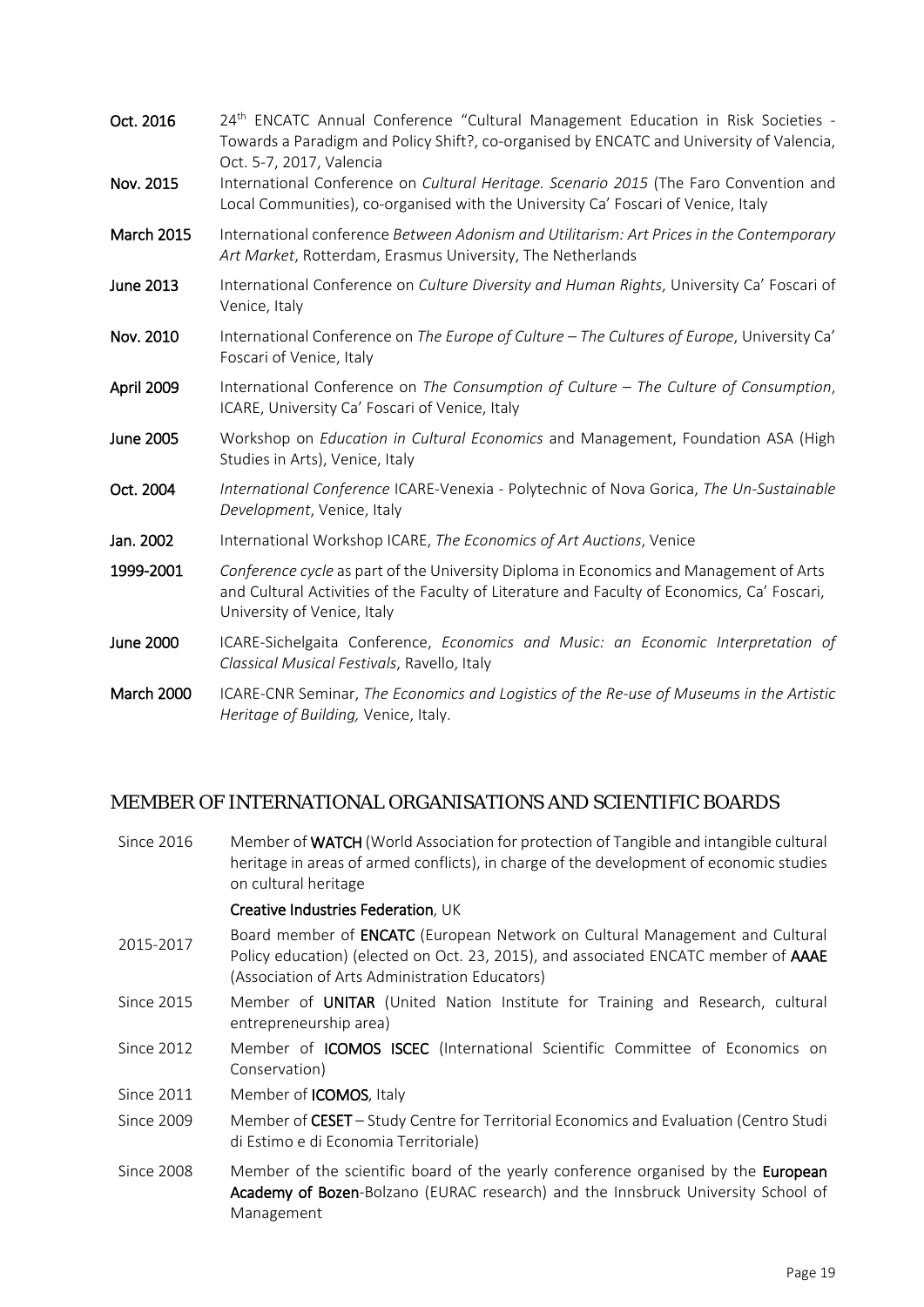| Since 2007 | Member of <b>ESA</b> , Research Network for the Sociology of the Arts                                    |
|------------|----------------------------------------------------------------------------------------------------------|
| Since 2002 | Member of <b>FOKUS</b> , Austrian Society for Cultural Economics and Policy Studies (Vienna,<br>Austria) |
| Since 2000 | Member of <b>AIMAC</b> - International Association of Arts and Cultural Management                       |

Since 1999 Member of ACEI - Association for Cultural Economics International.

# <span id="page-19-0"></span>EDITORIAL BOARD MEMBERSHIP

- Since 2017 Editorial board of *International Journal of Arts Management*
- Since 2016 Editorial board of *Journal of Business Paradigms*
	- Editorial board of *Journal of Multidisciplinary Studies*
- Since 2015 Editorial board of the *Blog EconomistsTalkArt Research-based policy analysis and commentary*, initiative supported *by* ACEI (launched at the end of November 2015)

http://economiststalkart.org/

- Since 2012 Editorial board of the Book series: *Sapere l'Europa, sapere d'Europa*, Ca' Foscari University Press.
- Since 2010 Director of the book series "The Economics and Management of Culture and Creativity", F. Angeli, Milan, Italy
- Since 2008 Editorial board of the *Journal of Cultural Heritage* (Elsevier)*.*
- 2001-2009 Co-editor of the series "The Economics and Management of Art and Culture", ICARE (International Centre for Arts Economics) - F. Angeli, Milan (I).

#### Invited Guest Editor:

- 2016-2017 *International Journal of Entrepreneurship and Small Business,* special issue: *Anatomy of Creative and Cultural Entrepreneurship: Shifts in paradigms, past, present and future*
- 2016-2017 Journal of Cultural Heritage, special issue: *Cultural heritage in times of armed conflicts in the Middle East: Much more than material damage?*

# <span id="page-19-1"></span>REVIEWER OF INTERNATIONAL JOURNALS

- *International Journal of Heritage Studies*, since 2016
- *International Journal of Cultural Policy,* since 2015
- *International Journal of Technology Management,* since 2015
- *International Journal of Arts Management,* since 2014
- *Journal of Art Management, Law and Society*, since 2014
- *International Journal of Cultural Management*, since 2013
- *International Journal of Tourism Policy (IJTP),* since 2006
- *Journal of Cultural Heritage*, since 2006.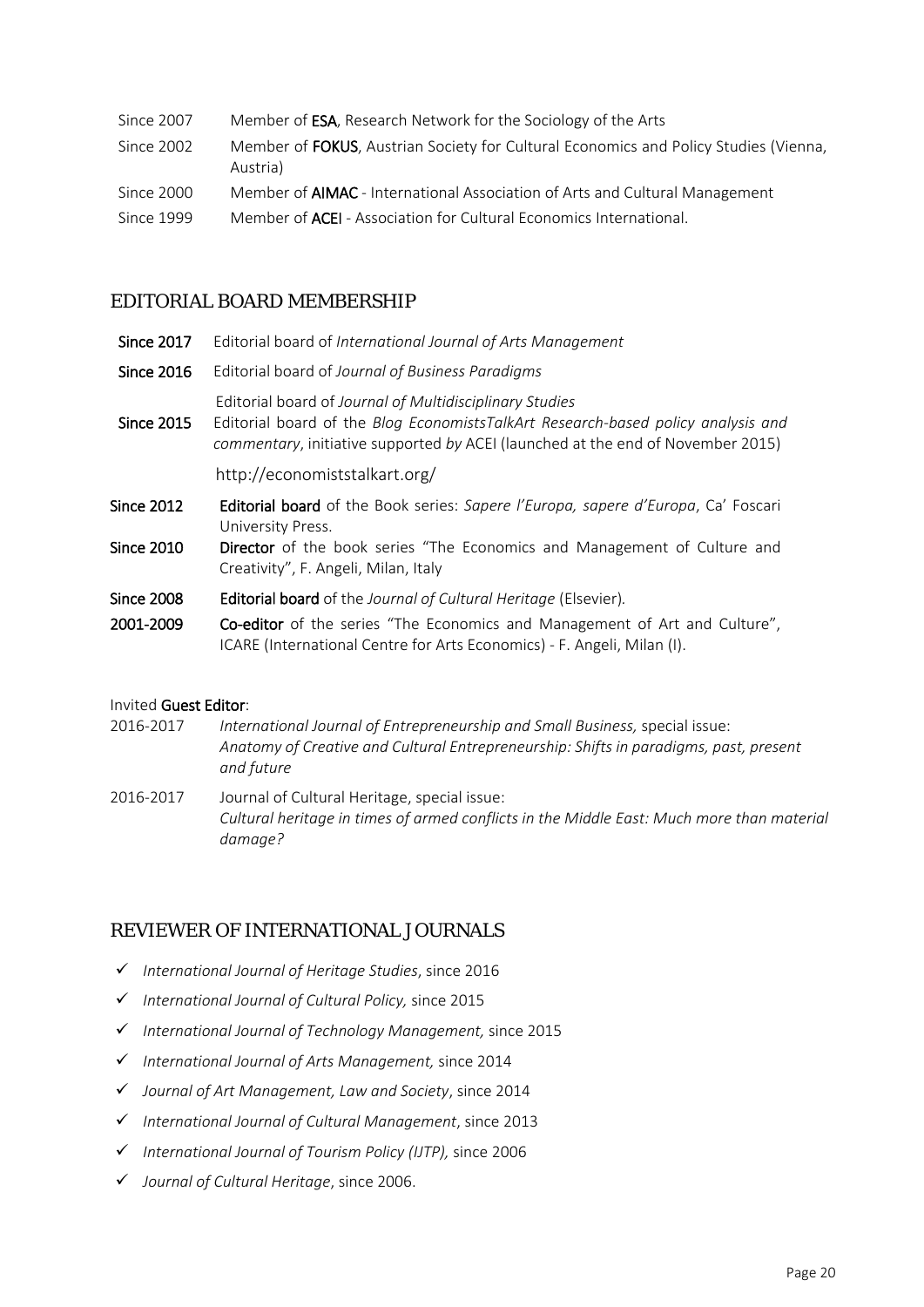# <span id="page-20-0"></span>UNIVERSITY TEACHING EXPERIENCE

| 2017 (Oct.) - | Associate professor in Entrepreneurship at Burgundy School of Business - Université<br>Bourgogne Franche-Comté, France, subjects: cultural entrepreneurship, arts markets,<br>business models, cultural project engineering.                                                                                                                                                                    |
|---------------|-------------------------------------------------------------------------------------------------------------------------------------------------------------------------------------------------------------------------------------------------------------------------------------------------------------------------------------------------------------------------------------------------|
| 2016          | Professor in Arts Management and Entrepreneurship in the Master in Contemporary Arts<br>Market, NABA Milan (Nuova Accademia di Belle Arti/ New Accademy of Fine Arts, I),<br>Laureate International Universities, Domus Academy                                                                                                                                                                 |
| 2011-2017     | Asst. prof. in Cultural Entrepreneurship, Cultural Management, Research Workshop within<br>the master in Cultural Economics and Entrepreneurship at Erasmus university and Asst.<br>prof. in Money and the Fine Arts and Economics of Cultural Heritage at the bachelor<br>programme at Erasmus School of History, Cultural and Communication, Erasmus University<br>Rotterdam, The Netherlands |
| 2012-2013     | Asst. prof. in Cultural Economics theory, Cultural organisations, Cultural management, at<br>the Cultural Economics and Entrepreneurship Master, Erasmus university Rotterdam, The<br>Netherlands                                                                                                                                                                                               |
| 2014          | Professor in Arts management within the Master in Art, Law and Economy at International<br>Hellenic University, Thessaloniki, Greece                                                                                                                                                                                                                                                            |
| 2003-2011     | Adjunct professor in Cultural Economics at the Graduation Program on Economics and<br>Management of the Arts and Culture, Faculty of Economics, at Ca' Foscari, University of<br>Venice, Italy                                                                                                                                                                                                  |
| 2008-2011     | Adjunct professor in Cultural Economics and Fiscal system advanced at the Post-graduation<br>Program on Economics and Management of the Arts and Culture, Faculty of Economics, at<br>Ca' Foscari, University of Venice, Italy                                                                                                                                                                  |
| 1999-2011     | Adjunct professor in Cultural Economics at the Graduation Program on Economics and<br>Management of Tourist Services (EGeST), Faculty of Economics, at Ca' Foscari, University<br>of Venice, Italy                                                                                                                                                                                              |
| 2004-2009     | Adjunct professor in Analysis of Art Markets, Graduation Program on Economics and<br>Management of the Arts and Culture, Faculty of Economics, at Ca' Foscari, University of<br>Venice, Italy                                                                                                                                                                                                   |
| 2006-2009     | Coordinator of the modules Cultural economics and Art markets and lecturer at the Master<br>in Economics and Management of Cultural Goods, University Ca' Foscari and Ecole<br>Supérieure de Commerce de Paris ESCP-EAP (Paris, France)                                                                                                                                                         |
| 2006-2007     | Visiting Professor in Economie des enterprises culturelles, Erasmus Teaching Staff Mobility,<br>Université de Paris 1, Panthéon-Sorbonne, Paris, France, 21 <sup>st</sup> -31 <sup>st</sup> October 2006,                                                                                                                                                                                       |
| 2005-2008     | Professor (docent) in Micro and Macroeconomics, Cultural Economics and Economics of<br>Cultural Heritage at the Post graduated Master Degree in Economics and Techniques of the<br>Conservation of Cultural and Environmental Heritage, University of Nova Gorica (Slovenia)<br>and IUAV University of Architecture of Venice, Italy                                                            |
| 2005-2006     | Visiting professor in <i>Economics of Cultural Enterprises</i> at the Master on Cultural Products,<br>University of Paris 1, Panthéon Sorbonne, Paris, France, November 2 <sup>nd</sup> -12 <sup>th</sup> November,<br>Project Socrates-Erasmus Teaching Staff Mobility                                                                                                                         |
| 2005-2008     | Adjunct professor in Cultural Economics 1 at the Graduation Program on Economics and<br>Management of the Arts and Culture, Faculty of Economics, at Ca' Foscari, University of<br>Venice, Italy                                                                                                                                                                                                |
| 2004-2005     | Adjunct professor in <i>Economics of Performing Arts</i> at the Post Graduation Program on<br>Economics and Management of Cultural Activities, Faculty of Economics and Faculty of<br>Literature and Philosophy, University La Cattolica - Sacro Cuore of Milan, Italy                                                                                                                          |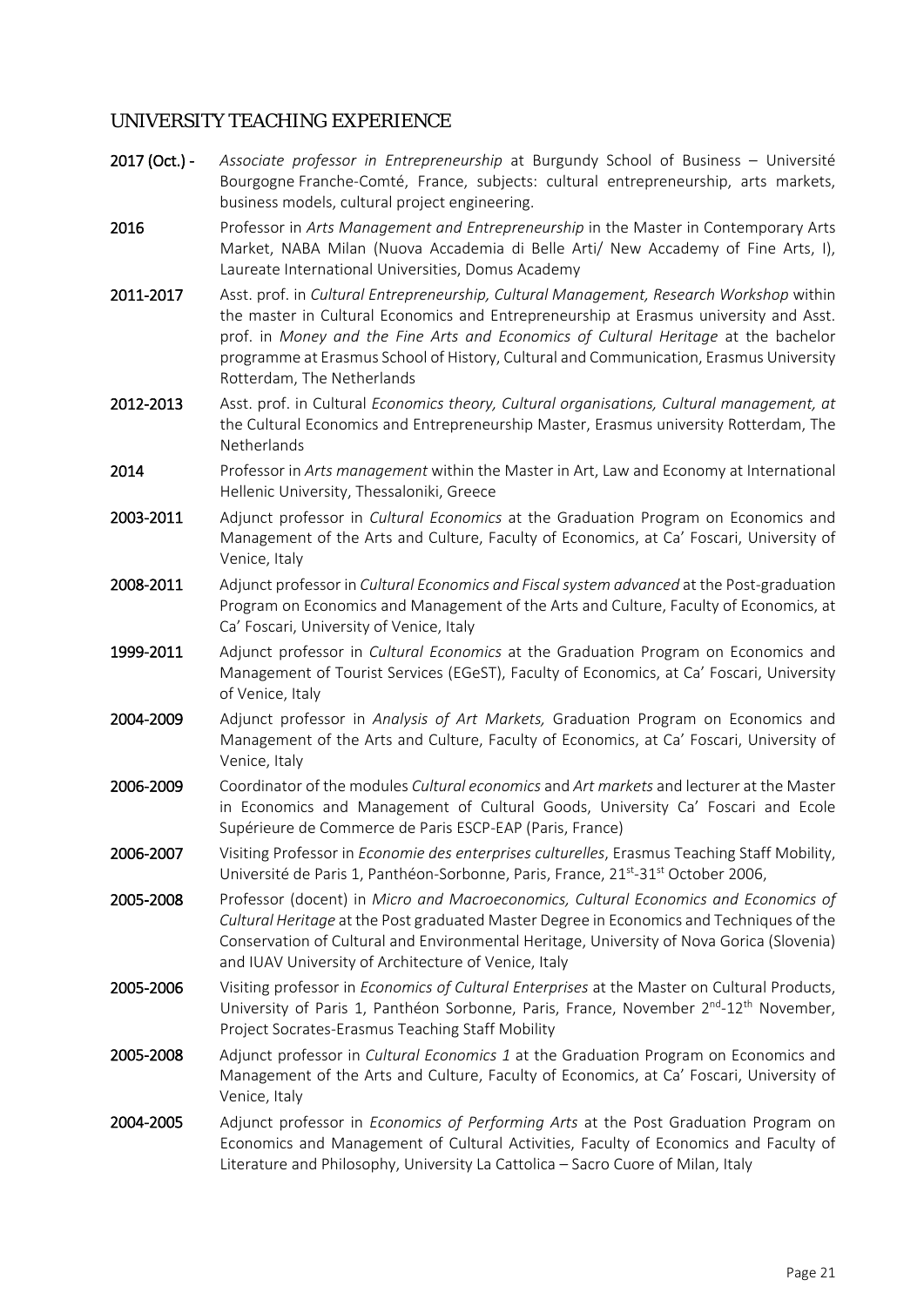| 2003-2004 | lecturer and coordinator of the seminar: <i>Economics of Cultural Heritage</i> at the School of<br>Specialisation in Preservation and Management of Urban Building, October 20 <sup>th</sup> -21 <sup>st</sup> 2004,<br>University of Studies of Naples, Federico II, Italy |
|-----------|-----------------------------------------------------------------------------------------------------------------------------------------------------------------------------------------------------------------------------------------------------------------------------|
| 2002-2005 | Adjunct professor in Cultural Economics at the Master Services Management (2 <sup>nd</sup> level),<br>Federico II, Faculty of Economics, University of Naples, Italy                                                                                                        |
|           | Adjunct professor in Cultural Economics at the Council of Ministers School (Scuola di<br>Pubblica Amministrazione), $16th$ and $19th$ January, April $2nd$ , Introduction to cultural<br>economics and communication, Rome, Italy                                           |
| 2003-2005 | Adjunct professor in Social History of Art, Graduation Program on Economics and<br>Management of the Arts and Culture, Faculty of Literature and Philosophy, at Ca' Foscari,<br>University of Venice, Italy.                                                                |

# <span id="page-21-0"></span>SUPERVISION OF DOCTORAL CANDIDATES

| Candidates name                                            | Start date     | End date         |  |
|------------------------------------------------------------|----------------|------------------|--|
| <b>Erasmus University</b>                                  |                |                  |  |
| Luca Antoniazzi                                            | February 2014  | <b>July 2014</b> |  |
| (External doctoral candidate in exchange, Leeds            |                |                  |  |
| University)                                                |                |                  |  |
| Simeng Chang                                               | April 2014     | December 2017    |  |
| Doctoral candidate within the IAPP project (Glocalfineart) |                |                  |  |
| Maria Dolores Gallengo                                     | May 2014       | <b>July 2015</b> |  |
| External doctoral candidate                                |                |                  |  |
| (Glocalfineart)                                            |                |                  |  |
| University of Fine Arts Granada                            |                |                  |  |
| Amalia Belen Mazuecos                                      | June 2004      | April 2009       |  |
| University Federico II of Naples (I)                       |                |                  |  |
| Sanchez Amalia Chianese                                    | September 2009 | December 2010    |  |
| Nova Gorica University (SI)                                |                |                  |  |
| Iva Mrak                                                   | September 2005 | October 2007     |  |
| Veronika Kretschmer                                        |                |                  |  |

### ADMINISTRATIVE ACTIVITIES AT THE DEPARTMENT/FACULTY/UNIVERSITY LEVEL, ERASMUS University Rotterdam (2012-2017)

- Coordinator of the minor Creative Economy (2015-2016)
- **Member of Programme Committee for Arts and Culture Studies** (Toelatingscommissie Arts and Culture Studies), 2014-2016
- **Member of Selection Committee for CEE Master applications 2014-2016**
- **Development of new Erasmus Agreement:** 
	- Valencia University,
	- Vienna University,